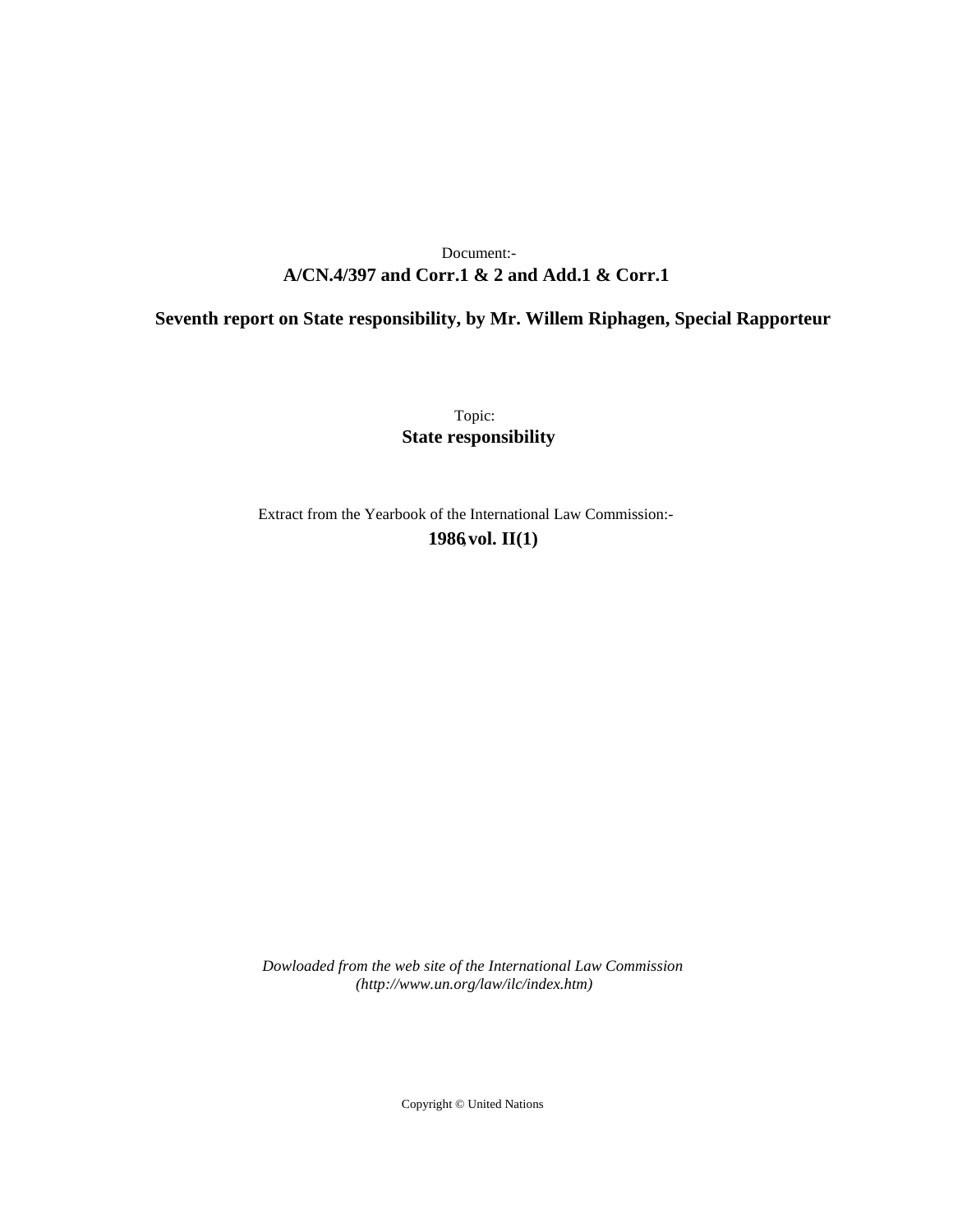# **STATE RESPONSIBILITY [Agenda item 2]**

# **DOCUMENT A/CN.4/397 and Add.l\***

# **Seventh report on State responsibility, by Mr. Willem Riphagen, Special Rapporteur**

*[Original: English] [4 March and 23 April 1986]*

# **CONTENTS**

|         |                                                                                   |                                                                                                        | Page           |  |
|---------|-----------------------------------------------------------------------------------|--------------------------------------------------------------------------------------------------------|----------------|--|
|         |                                                                                   |                                                                                                        | 2              |  |
| Section |                                                                                   |                                                                                                        |                |  |
| L.      |                                                                                   | "IMPLEMENTATION" (MISE EN ŒUVRE) OF INTERNATIONAL RESPONSIBILITY AND THE SETTLEMENT OF                 |                |  |
|         | А.                                                                                |                                                                                                        | $\mathbf{2}$   |  |
|         | В.                                                                                |                                                                                                        | 3              |  |
|         |                                                                                   |                                                                                                        | 3              |  |
|         |                                                                                   | Article 1                                                                                              | 4              |  |
|         |                                                                                   | Article 2                                                                                              | 4              |  |
|         |                                                                                   | Article 3                                                                                              | 4              |  |
|         |                                                                                   | Article 4<br>Article 5                                                                                 | 5              |  |
|         |                                                                                   | Annex                                                                                                  | 5              |  |
|         |                                                                                   |                                                                                                        | 6              |  |
| Н.      | PREPARATION OF THE SECOND READING OF PART 1 OF THE DRAFT ARTICLES (arts. 1 to 35) |                                                                                                        | 6              |  |
|         |                                                                                   | Paragraphs                                                                                             |                |  |
|         | А.                                                                                | $1-6$                                                                                                  | 6              |  |
|         | B.                                                                                |                                                                                                        | $\overline{7}$ |  |
|         |                                                                                   |                                                                                                        | $\overline{7}$ |  |
|         |                                                                                   | Article 2. Possibility that every State may be held to have committed an internationally wrongful act  | 8<br>8         |  |
|         |                                                                                   | Article 6. Irrelevance of the position of the organ in the organization of the State                   | 9              |  |
|         |                                                                                   | Article 7. Attribution to the State of the conduct of other entities empowered to exercise elements of |                |  |
|         |                                                                                   | Article 8. Attribution to the State of the conduct of persons acting in fact on behalf of the State    | 9<br>10        |  |
|         |                                                                                   | Article 10. Attribution to the State of conduct of organs acting outside their competence or contrary  | 11             |  |
|         |                                                                                   |                                                                                                        | 12             |  |
|         |                                                                                   | Article 12. Conduct of organs of another State and                                                     |                |  |
|         |                                                                                   |                                                                                                        | 12             |  |
|         |                                                                                   | Article 14. Conduct of organs of an insurrectional movement and                                        |                |  |
|         |                                                                                   | Article 15. Attribution to the State of the act of an insurrectional movement which becomes the new    |                |  |
|         |                                                                                   |                                                                                                        | 13             |  |
|         |                                                                                   | Article 17. Irrelevance of the origin of the international obligation breached                         | 13             |  |
|         |                                                                                   | Article 18. Requirement that the international obligation be in force for the State                    | 13             |  |

**<sup>•</sup> Incorporating documents A/CN.4/397/Corr.l and 2 and A/CN.4/397/Add.l/Corr.l.**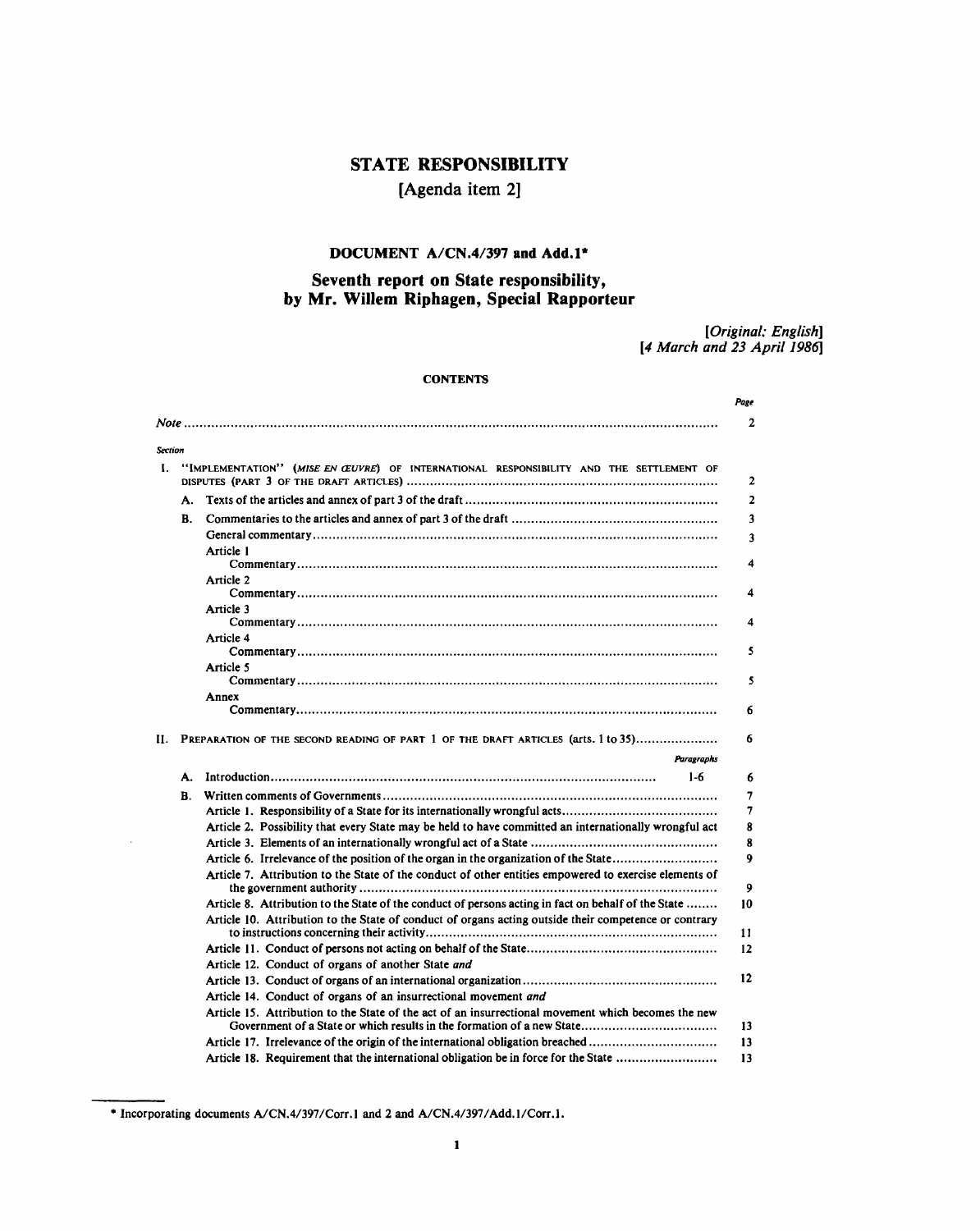Article 20. Breach of an international obligation requiring the adoption of a particular course of conduct

Article 21. Breach of an international obligation requiring the achievement of a specified result Article 23. Breach of an international obligation to prevent a given event

Article 24. Moment and duration of the breach of an international obligation by an act of the State not extending in time

Article 25. Moment and duration of the breach of an international obligation by an act of the State extending in time *and*

| Article 26. Moment and duration of the breach of an international obligation to prevent a given event | -16 |
|-------------------------------------------------------------------------------------------------------|-----|
|                                                                                                       | 18. |

### *NOTE*

Multilateral conventions cited in the present report:

Vienna Convention on the Law of Treaties (Vienna, 23 May 1969), hereinafter referred to as "1969 Vienna Convention"

United Nations Convention on the Law of the Sea (Montego Bay, 10 December 1982)

United Nations, *Treaty Series,* vol. 1155, p. 331.

*Official Records of the Third United Nations Conference on the Law of the Sea,* vol. XVII (United Nations publication, Sales No. E.84.V.3), p. 151, document A/CONF.62/122.

*Source*

# **I. "Implementation"** *(mise en oeuvre)* **of international responsibility and the settlement of disputes (part 3 of the draft articles)**

# **A. Texts of the articles and annex of part 3 of the draft**

#### *Article 1*

**A State which wishes to invoke article 6 of part 2 of the present articles must notify the State alleged to have committed the internationally wrongful act of its claim. The notification shall indicate the measures required to be taken and the reasons therefor.**

#### *Article 2*

**1. If, after the expiry of a period which, except in cases of special urgency, shall not be less than three months after the receipt of the notification prescribed in article 1, the claimant State wishes to invoke article 8 or article 9 of part 2 of the present articles, it must notify the State alleged to have committed the internationally wrongful act of its intention to suspend the performance of its obligations towards that State. The notification shall indicate the measures intended to be taken.**

**2. If the obligations the performance of which is to be suspended are stipulated in a multilateral treaty, the notification prescribed in paragraph 1 shall be communicated to all States parties to that multilateral treaty.**

**3. The fact that a State has not previously made the notification prescribed in article 1 shall not prevent it from making the notification prescribed in the present article in answer to another State claiming performance of the obligations covered by that notification.**

### *Article 3*

**1. If objection has been raised against measures taken or intended to be taken under article 8 or article 9 of part 2 of the present articles, by the State alleged to have committed the internationally wrongful act or by another State claiming to be an injured State in respect of the suspension of the performance of the relevant obligations, the States concerned shall seek a solution through the means indicated in Article 33 of the Charter of the United Nations.**

**2. Nothing in the foregoing paragraph shall affect the rights and obligations of States under any provisions in force binding those States with regard to the settlement of disputes.**

#### *Article 4*

**If, under paragraph 1 of article 3, no solution has been reached within a period of twelve months following the date on which the objection was raised, the following procedures shall be followed:**

*(a)* **Any one of the parties to a dispute concerning the application or the interpretation of article 12 (6) of part 2 of the present articles may, by a written application, submit it to the International Court of Justice for a decision;**

*(b)* **Any one of the parties to a dispute concerning the additional rights and obligations referred to in article 14 of part 2 of the present articles may, by a written application, submit it to the International Court of Justice for a decision;**

**(c) Any one of the parties to a dispute concerning the application or the interpretation of articles 9 to 13 of part 2 of the present articles may set in motion the procedure specified in the annex to part 3 of the present articles by submitting a request to that effect to the Secretary-General of the United Nations.**

#### *Article 5*

**No reservations are allowed to the provisions of part 3 of the present articles, except a reservation excluding the application of article 4 (c) to disputes concerning measures taken or intended to be taken under article 9 of part 2 of the present articles by an alleged injured State, where the right allegedly infringed by such a measure arises solely from a treaty concluded before the entry into force of the present articles. Such reservation shall not affect the rights and obligations of States under such treaties or under any provisions in force, other than the present articles, binding those States with regard to the settlement of disputes.**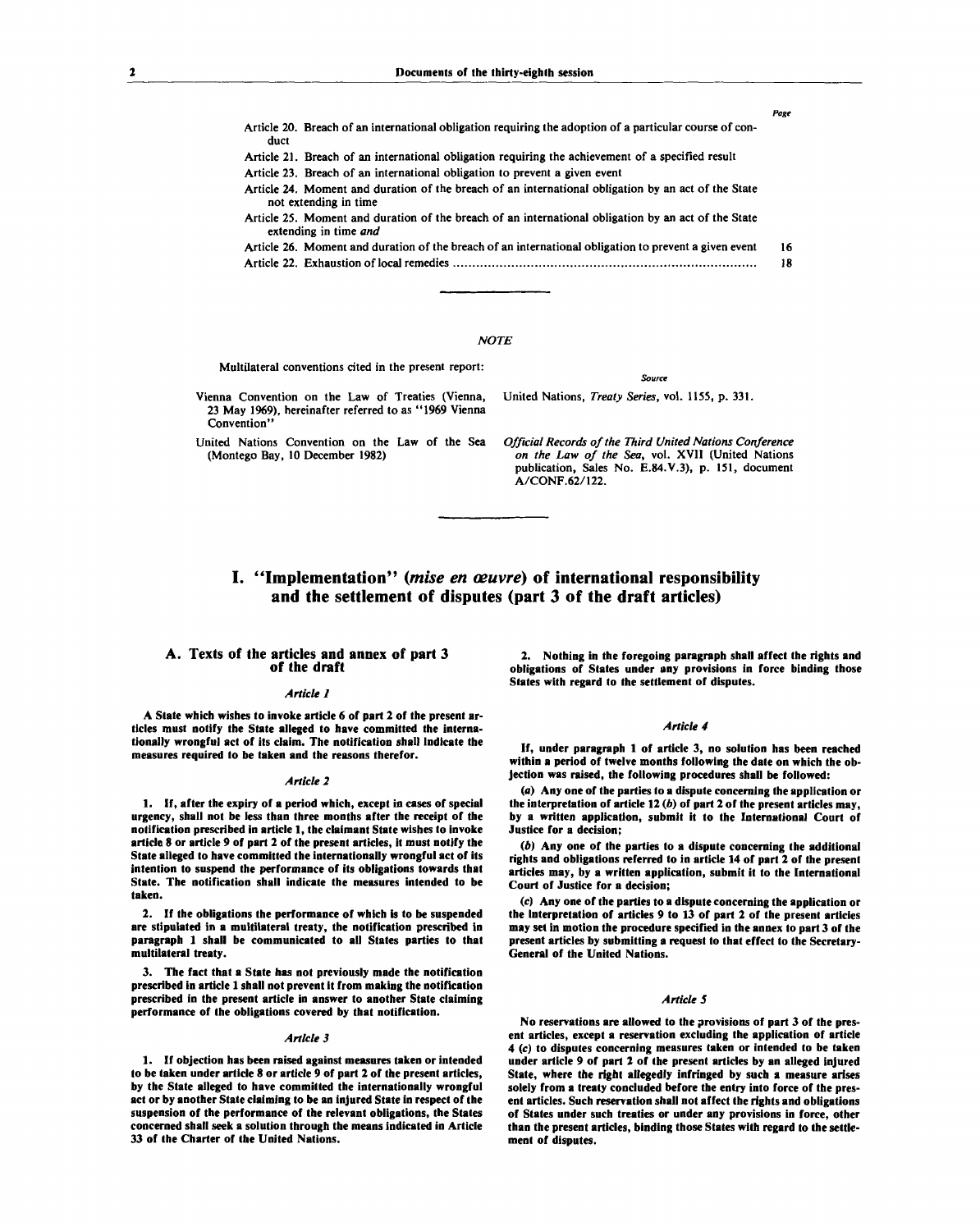# **ANNEX**

**1. A list of conciliators consisting of qualified jurists shall be drawn up and maintained by the Secretary-General of the United Nations. To this end, every State which is a Member of the United Nations or a Party to the present articles shall be invited to nominate two conciliators, and the names of the persons so nominated shall constitute the list. The term of a conciliator, including that of any conciliator nominated to fill a casual vacancy, shall be five years and may be renewed. A conciliator whose term expires shall continue to fulfil any function for which he shall have been chosen under the following paragraph.**

**2. When a request has been made to the Secretary-General under article 4 (c) of part 3 of the present articles, the Secretary-General shall bring the dispute before a Conciliation Commission constituted as follows:**

**The State or States constituting one of the parties to the dispute shall appoint:**

**(a) one conciliator of the nationality of that State or of one of those States, who may or may not be chosen from the list referred to in paragraph 1; and**

*(b)* **one conciliator not of the nationality of that State or of any of those States, who shall be chosen from the list.**

**The State or States constituting the other party to the dispute shall appoint two conciliators in the same way.**

**The four conciliators chosen by the parties to the dispute shall be appointed within sixty days following the date on which the Secretary-General receives the request.**

**The four conciliators shall, within sixty days following the date of the last of their own appointments, appoint a fifth conciliator chosen from the list, who shall be chairman.**

**If the appointment of the chairman or of any of the other conciliators has not been made within the period prescribed above for such appointment, it shall be made by the Secretary-General within sixty days following the expiry of that period. The appointment of the chairman may be made by the Secretary-General either from the list or from the membership of the International Law Commission. Any of the periods within which appointments must be made may be extended by agreement between the parties to the dispute.**

**Any vacancy shall be filled in the manner prescribed for the initial appointment.**

**3. The failure of a party or parties to submit to conciliation shall not constitute a bar to the proceedings.**

**4. A disagreement as to whether a Conciliation Commission acting under this annex has competence shall be decided by the Commis-**

**5. The Conciliation Commission shall decide its own procedure. The Commission, with the consent of the parties to the dispute, may invite any State to submit to it its views orally or in writing. Decisions and recommendations of the Commission shall be made by a majority vote of the five members.**

**6. The Commission may draw the attention of the parties to the dispute to any measures which might facilitate an amicable settlement.**

**7. The Commission shall hear the parties, examine the claims and objections, and make proposals to the parties with a view to reaching an amicable settlement of the dispute.**

**8. The Commission shall report within twelve months of its constitution. Its report shall be deposited with the Secretary-General and transmitted to the parties to the dispute. The report of the Commission, including any conclusions stated therein regarding the facts or questions of law, shall not be binding upon the parties and shall have no other character than that of recommendations submitted for the consideration of the parties in order to facilitate an amicable settlement of the dispute.**

**9. The fees and expenses of the Commission shall be borne by the parties to the dispute.**

# **B. Commentaries to the articles and annex of part 3 of the draft<sup>1</sup>**

# *General commentary*

(1) Any legal system is faced with the question as to what should happen if its primary rules of conduct are in fact not observed. The obvious simple answer is that in such a case there should be some means of "enforcement" of the primary rules, some way to arrive at a situation of fact which comes as close as possible to the situation which would have resulted from the voluntary observance of the rules. One such way is to establish that situation; another is to induce voluntary observance by the threat of adverse consequences in case of non-observance.

(2) In the international legal system there are inherent limitations to enforcement of primary rules binding on sovereign, territorially separated, States. Indeed, the absence of a central power with its own substratum requires more subtle techniques to promote the desired result. The new substantive legal relationships between States entailed by an internationally wrongful act constitute one of those techniques. However, some form of "organization" remains necessary; substitution of one set of substantive legal relationships for another simply raises the same problem of "implementation" of that other set of rules. Moreover, inevitably, the "secondary" set of rights and obligations tends to move even further away from the desired result as expressed in the primary rules. This is particularly clear where the lack of "organization" leads to the acceptance of a decentralized response to an (alleged) internationally wrongful act, i.e. measures of reciprocity, reprisals and possibly even self-help and punishment.

(3) Moreover, the very existence of an internationally wrongful act depends on a set of facts and a set of primary rules; on both points there may very well be a genuine divergence of opinion between the States concerned in a concrete case.

(4) If State A alleges that it has been injured by an internationally wrongful act committed by State B, it may be led to take measures which themselves are not in conformity with its primary obligations towards State B. State B, denying that it has committed an internationally wrongful act, may then claim for its part to be injured by an internationally wrongful act of State A and itself take measures which themselves are not in conformity with its obligations. The latter measures may then again cause countermeasures, and so on. The old, existing primary legal relationships are thus in danger of becoming, in fact, completely nullified by such escalation.

(5) Only some "organization", some form of compulsory third-party dispute-settlement procedure can help to put a stop to that escalation.

<sup>&</sup>lt;sup>1</sup> Part 1 of the draft (Origin of international responsibility), ar**ticles 1 to 35 of which were adopted on first reading, appears in** *Yearbook . . . 1980,* **vol. II (Part Two), pp. 30** *et seq.;* **part 2 of the draft (Content, forms and degrees of international responsibility), articles 1 to 5 of which have been provisionally adopted by the Commission, and articles 6 to 16 referred to the Drafting Committee, appears in** *Yearbook. . . 1985,* **vol. II (Part Two), pp. 24-25 (arts. 1 to 5) and pp. 20-21, footnote 66 (arts. 6 to 16).**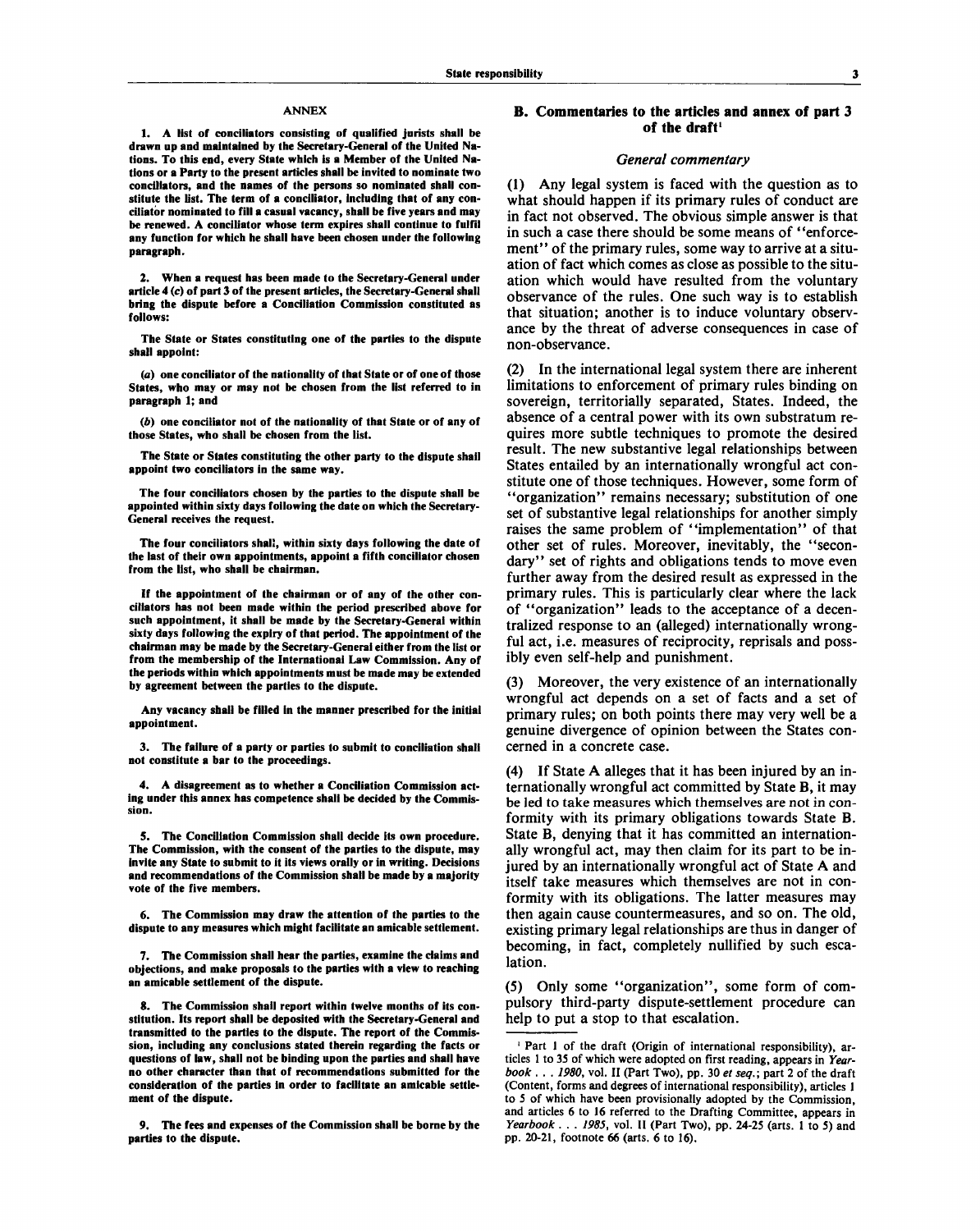(6) States, in creating primary rules binding upon them, sometimes also envisage the situation of (allegations of) non-observance of those rules and provide for an organizational device to deal with that situation, possibly in the form of a compulsory third-party dispute-settlement procedure leading to a final and binding decision in concrete cases, and possibly even providing for an organizational device to deal with a situation in which that final and binding decision is not complied with. More often than not, however, no such machinery is established, or for that matter excluded *a priori.*

(7) The articles of part 3 are intended to lay down a minimum of residual rules and procedures to be applied if no other machinery is expressly accepted by the States concerned (cf. art. 2 of part 2). They are inspired by the mechanisms envisaged in the 1969 Vienna Convention on the Law of Treaties and the 1982 United Nations Convention on the Law of the Sea.

# *Article 1*

**A State which wishes to invoke article 6 of part 2 of the present articles must notify the State alleged to have committed the internationally wrongful act of its claim. The notification shall indicate the measures required to be taken and the reasons therefor.**

# *Commentary*

(1) The first step in a situation in which an internationally wrongful act is alleged is obviously that the alleged injured State or States demand reparation *lato sensu,* i.e. measures to be taken by the alleged author State to establish a situation which comes as close as possible to that which would have prevailed if the primary rule had been complied with, possibly including measures to prevent repetition of the act (see art. 6 of part 2).

(2) The notification provided for in article 1 must indicate the alleged facts and the rules allegedly not complied with.

(3) See the notification procedure provided for in article 65, paragraph 1, of the 1969 Vienna Convention.

# *Article 2*

**1. If, after the expiry of a period which, except in cases of special urgency, shall not be less than three months after the receipt of the notification prescribed in article 1, the claimant State wishes to invoke article 8 or article 9 of part 2 of the present articles, it must notify the State alleged to have committed the internationally wrongful act of its intention to suspend the performance of its obligations towards that State. The notification shall indicate the measures intended to be taken.**

**2. If the obligations the performance of which is to be suspended are stipulated in a multilateral treaty, the notification prescribed in paragraph 1 shall be communicated to all States parties to that multilateral treaty.**

**3. The fact that a State has not previously made the notification prescribed in article 1 shall not prevent it from making the notification prescribed in the present**

**article in answer to another State claiming performance of the obligations covered by that notification.**

# *Commentary*

(1) Normally, some period of time should be accorded to the alleged author State to examine the situation and react to the notification, either by raising objections or by declaring its willingness to take the measures required.

(2) There may, however, be cases of special urgency in which the injured State immediately has to protect its interests, possibly by taking, within its own territory, measures which are themselves not in conformity with its international obligations (cf. also art. 10, para. 2 *(a),* of part 2). In the latter case, however, another notification is required (para. 1).

(3) Such measures may involve the interests of third States, in particular where the obligations the performance of which is to be suspended by the injured State are stipulated in a multilateral treaty (cf. arts. 10 to 13 of part 2). Such third States should then be informed, in order to be able to raise objections (para. 2).

(4) Paragraph 3 is based on article 65, paragraph 5, of the 1969 Vienna Convention. It may well be that an immediate measure taken by a State whose interests are adversely affected by the act of another State is, for the time being, rather considered by the former State as a measure of retortion (i.e. an act not itself prohibited by international law). If, however, the second State considers this measure as constituting an internationally wrongful act, the first State must be in a position to invoke article 8 or article 9 of part 2.

# *Article 3*

**1. If objection has been raised against measures taken or intended to be taken under article 8 or article 9 of part 2 of the present articles, by the State alleged to have committed the internationally wrongful act or by another State claiming to be an injured State in respect of the suspension of the performance of the relevant obligations, the States concerned shall seek a solution through the means indicated in Article 33 of the Charter of the United Nations.**

**2. Nothing in the foregoing paragraph shall affect the rights and obligations of States under any provisions in force binding those States with regard to the settlement of disputes.**

### *Commentary*

Notification and objection thereto create a situation of dispute between States which should be settled by peaceful means. Paragraphs 1 and 2 of article 3 basically repeat the wording of article 65, paragraphs 3 and 4, of the 1969 Vienna Convention.

# *Article 4*

**If, under paragraph 1 of article 3, no solution has been reached within a period of twelve months following the date on which the objection was raised, the following procedures shall be followed:**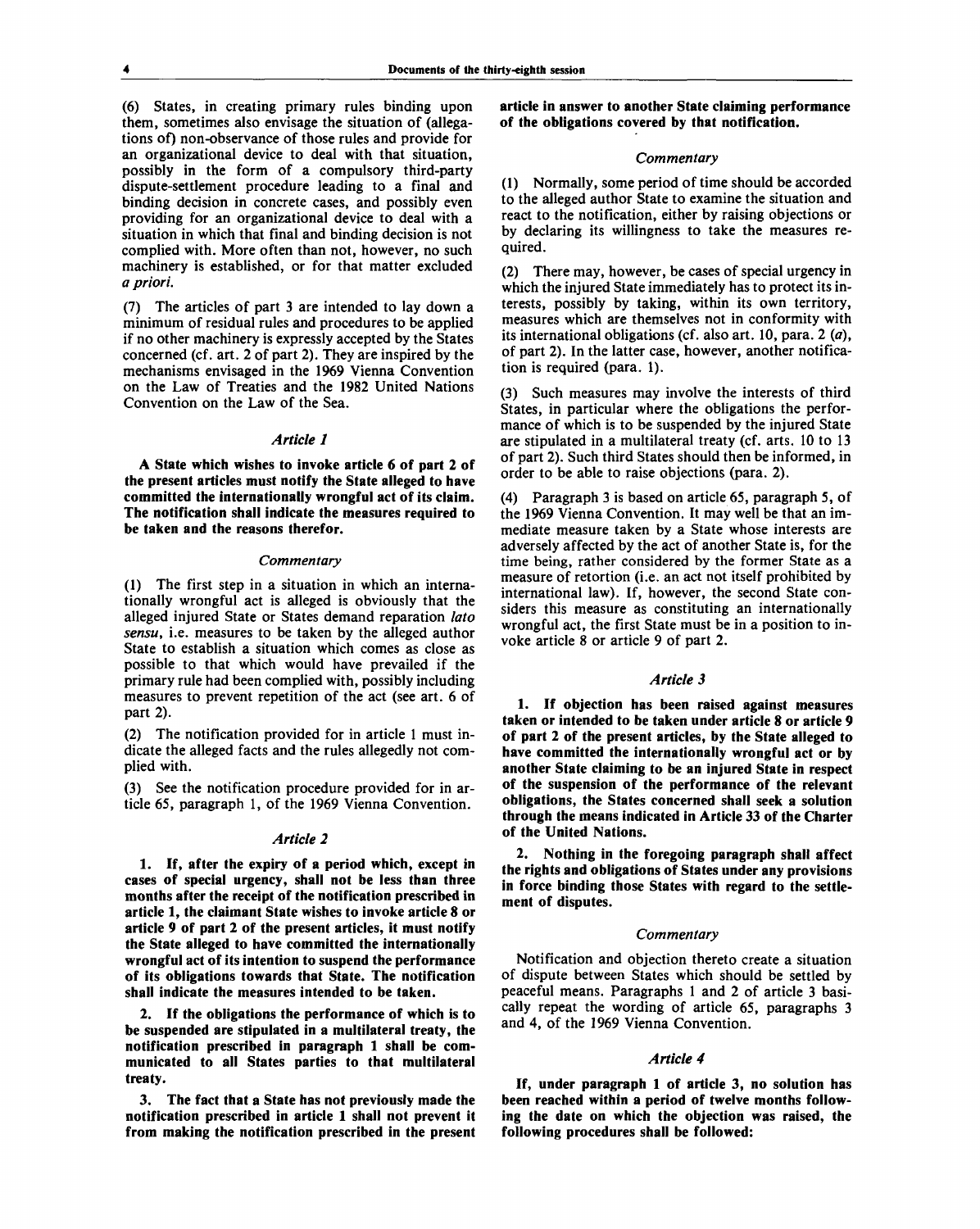*(b)* **Any one of the parties to a dispute concerning the additional rights and obligations referred to in article 14 of part 2 of the present articles may, by a written application, submit it to the International Court of Justice for a decision;**

**(c) Any one of the parties to a dispute concerning the application or the interpretation of articles 9 to 13 of part 2 of the present articles may set in motion the procedure specified in the annex to part 3 of the present articles by submitting a request to that effect to the Secretary-General of the United Nations.**

## *Commentary*

(1) Article 4 is based on article 66 of the 1969 Vienna Convention, and accordingly makes a distinction between the types of rules of international law the application and interpretation of which are involved in a dispute.

(2) Subparagraph *(a)* of article 4 deals with the exception of *jus cogens* within the context of the application of article 12 *(b)* of part 2. The typical effect of a rule of international *jus cogens* is that it can be set aside only by another rule of international *jus cogens* (normally subsequent, but possibly contemporaneous, as in the hypothetical case where the rule of *jus cogens* provides for its own suspension as such for other States in case of its violation by one or more States). The situation in which the commission of an internationally wrongful act by one State is invoked by another State to justify measures of reciprocity or reprisal which are themselves contrary to a rule of international *jus cogens* is comparable to the situation in which a State invokes a treaty in order to justify acts in conformity with its obligations under that treaty, but conflicting with a peremptory norm of general international law. The supremacy of the latter norm, however, makes it necessary to ascertain its particular quality. In case of diverging opinions of States on this point, "the principal judicial organ of the United Nations" is best qualified to decide the issue.

(3) Though conduct not in conformity with a rule of international *jus cogens* does not necessarily constitute an international crime, there is an obvious connection between the two concepts, if only because both concepts involve the protection of fundamental interests of the international community and also recognition by that community as a whole that such protection requires a particular rule overriding other international rules of conduct and entailing particular additional legal consequences in case of a breach. Consequently, subparagraph *(b)* of article 4 provides for the same procedure of final and binding decision of the ICJ as in subparagraph  $(a)$ . This subparagraph does not refer to article 15 of part 2 (the additional legal consequences of aggression) because the (alleged) commission of aggression and the related claim of self-defence should be dealt with in the first instance in accordance with the relevant provisions of the Charter of the United Nations. Whether, to what extent and how the ICJ has a role to play in the process is a matter of interpretation and application of the Charter itself.

(4) Subparagraph (c) of article 4 deals with cases in which the prevention of escalation is the main reason for organizing a procedure of compulsory conciliation. If and when objection is raised against a notification of (intended) measures of reciprocity or reprisal, and no solution is reached by other peaceful means, a thirdparty operation, even if it does not result in binding decisions, could help to restore as much as possible the original legal relationships between the States concerned.

# *Article 5*

**No reservations are allowed to the provisions of part 3 of the present articles, except a reservation excluding the application of article 4 (c) to disputes concerning measures taken or intended to be taken under article 9 of part 2 of the present articles by an alleged injured State, where the right allegedly infringed by such a measure arises solely from a treaty concluded before the entry into force of the present articles. Such reservation shall not affect the rights and obligations of States under such treaties or under any provisions in force, other than the present articles, binding those States with regard to the settlement of disputes.**

# *Commentary*

**(1)** Article 5 is based on the 1982 United Nations Convention on the Law of the Sea inasmuch as it recognizes the interaction, and therefore the legal nexus, between the substantive rules and the international machinery for settling the inevitable difficulties that arise in their application in concrete cases.

(2) However, the provisions of part 3 are still meant to be residual rules. In creating a primary rule of conduct—or at least before the question of actual performance becomes controversial—States may expressly provide for another way of dealing with such controversies, if and when they arise. In particular, they may, at the time of creating a rule of international law, envisage that future controversies relating to its implementation should be resolved exclusively by consensus as a result of negotiation. Even though such an attitude would reflect on the legal character of the rule itself and of the rights and obligations resulting therefrom, it cannot be denied that the articles of part 3 (like other articles on "implementation" in respect of other topics, proposed by the Commission and/or adopted at United Nations Conferences) contain an element of progressive development of international law. Indeed, this is in line with the other parts of the present articles, which to a certain extent move away from the "unilateralism"<br>(unlimited admission of countermeasures) and of countermeasures) and "bilateralism" (relationships only between an author State and a directly affected State) which characterize older rules of international law.

(3) Nevertheless, on balance, it would seem appropriate to admit a reservation, be it only in respect of the legal consequences—provided for in article 4 (c) of part 3—of the infringement of a right created by a treaty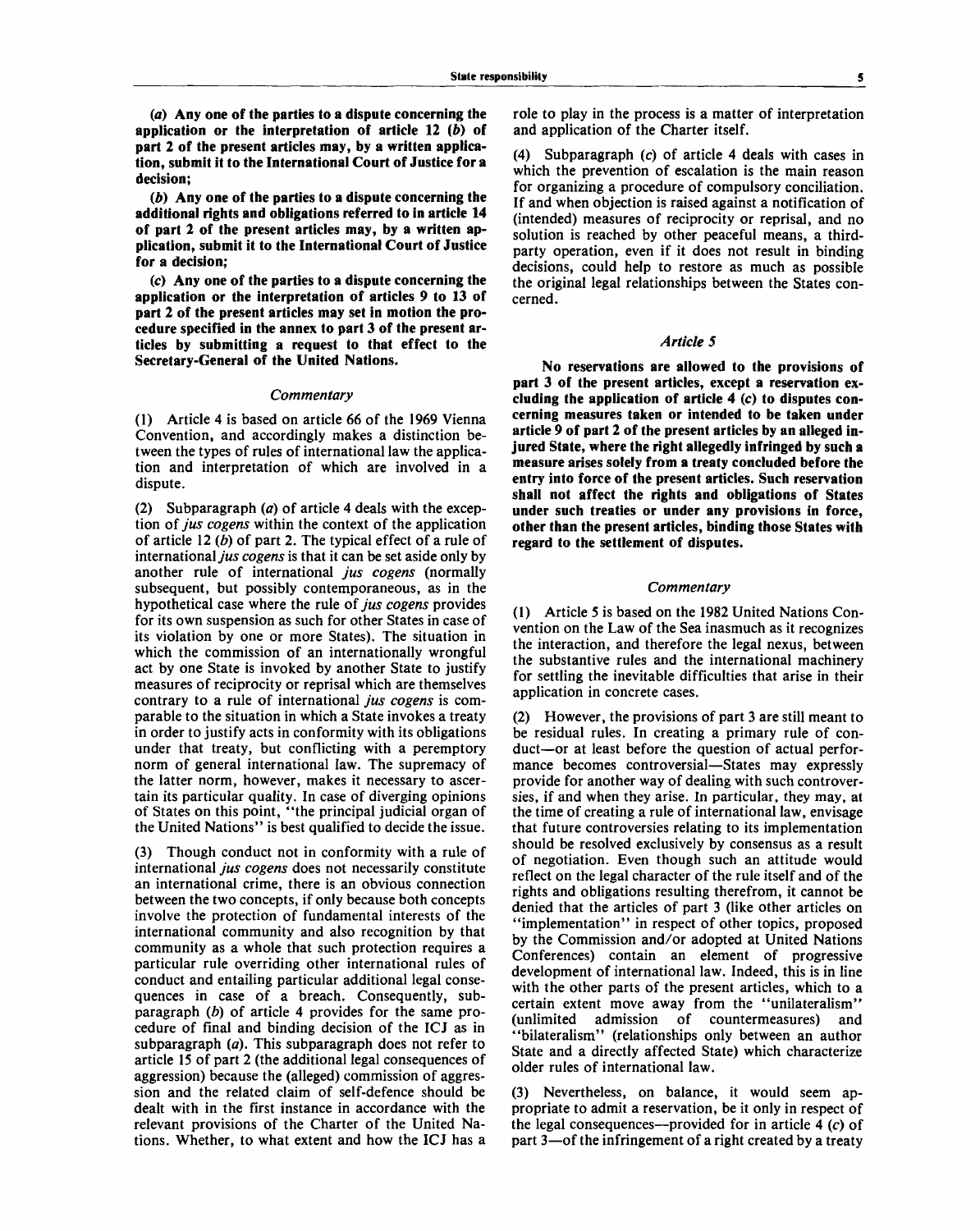concluded before the date of entry into force of the present articles.

# ANNEX

**1. A list of conciliators consisting of qualified jurists shall be drawn up and maintained by the Secretary-General of the United Nations. To this end, every State which is a Member of the United Nations or a Party to the present articles shall be invited to nominate two conciliators, and the names of the persons so nominated shall constitute the list. The term of a conciliator, including that of any conciliator nominated to fill a casual vacancy, shall be five years and may be renewed. A conciliator whose term expires shall continue to fulfil any function for which he shall have been chosen under the following paragraph.**

**2. When a request has been made to the Secretary-General under article 4 (c) of part 3 of the present articles, the Secretary-General shall bring the dispute before a Conciliation Commission constituted as follows:**

**The State or States constituting one of the parties to the dispute shall appoint:**

*(a)* **one conciliator of the nationality of that State or of one of those States, who may or may not be chosen from the list referred to in paragraph 1; and**

*(b)* **one conciliator not of the nationality of that State or of any of those States, who shall be chosen from the list.**

**The State or States constituting the other party to the dispute shall appoint two conciliators in the same way.**

**The four conciliators chosen by the parties to the dispute shall be appointed within sixty days following the date on which the Secretary-General receives the request.**

**The four conciliators shall, within sixty days following the date of the last of their own appointments, appoint a fifth conciliator chosen from the list, who shall be chairman.**

**If the appointment of the chairman or of any of the other conciliators has not been made within the period prescribed above for such appointment, it shall be made by the Secretary-General within sixty days following the expiry of that period. The appointment of the chairman may be made by the Secretary-General either from the list or from the membership of the International Law Commission. Any of the periods within which appointments must be made may be extended by agreement between the parties to the dispute.**

**Any vacancy shall be filled in the manner prescribed for the initial appointment.**

**3. The failure of a party or parties to submit to conciliation shall not constitute a bar to the proceedings.**

**4. A disagreement as to whether a Conciliation Commission acting under this annex has competence shall be decided by the Commission.**

**5. The Conciliation Commission shall decide its own procedure. The Commission, with the consent of the parties to the dispute, may invite any State to submit to it its views orally or in writing. Decisions and recommendations of the Commission shall be made by a majority vote of the five members.**

**6. The Commission may draw the attention of the parties to the dispute to any measures which might facilitate an amicable settlement.**

**7. The Commission shall hear the parties, examine the claims and objections, and make proposals to the parties with a view to reaching an amicable settlement of the dispute.**

**8. The Commission shall report within twelve months of its constitution. Its report shall be deposited with the Secretary-General and transmitted to the parties to the dispute. The report of the Commission, including any conclusions stated therein regarding the facts or questions of law, shall not be binding upon the parties and shall have no other character than that of recommendations submitted for the consideration of the parties in order to facilitate an amicable settlement of the dispute.**

**9. The fees and expenses of the Commission shall be borne by the parties to the dispute.**

### *Commentary*

(1) Paragraphs 1 and 2 of the annex reproduce (with the necessary changes of reference) paragraphs 1 and 2 of the annex to the 1969 Vienna Convention. Paragraphs 3 and 4 are taken from articles 12 and 13 of annex V to the 1982 United Nations Convention on the Law of the Sea; the text is inspired by the concept of a compulsory conciliation procedure.

(2) Paragraphs 5, 6, 7 and 8 are modelled on paragraphs 3 (changing the reference to "any party to the treaty" to "any State"), 4, 5 and 6 of the annex to the 1969 Vienna Convention. Paragraph 9 is taken from article 9 of annex V to the United Nations Convention on the Law of the Sea. It would seem that, in the context of State responsibility, this rule is preferable to the one contained in paragraph 7 of the annex to the 1969 Vienna Convention, which, in the context of presumably less frequent procedures relating to the validity of a treaty, puts the financial burden on the United Nations.

# **II. Preparation of the second reading of part 1 of the draft articles (arts. 1 to 35)**

# **A. Introduction**

1. In their written and oral comments on articles 1 to 35 of part 1 of the draft, several Governments remarked that their comments were provisional, inasmuch as they were subject to the content of parts 2 and 3 of the draft, which were still unknown to them. It may thus be expected that at least some Governments will later com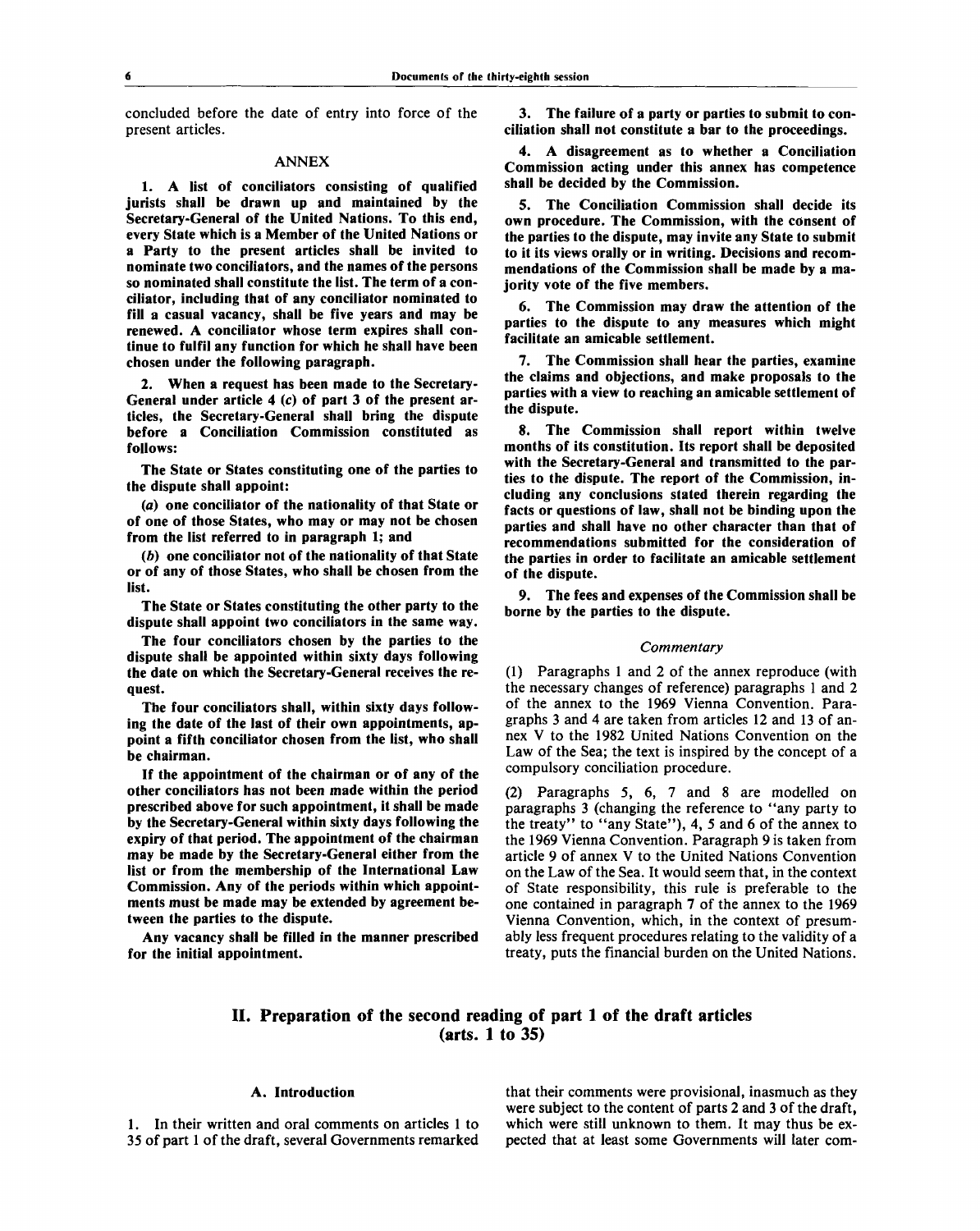ment in written or oral form on those articles in the light of the complete set of draft articles on State responsibility.

2. Nevertheless, it would seem useful for the Commission, after it has provisionally adopted the draft articles of parts 2 and 3, to start the second reading of part 1 in the light of the comments and observations already received from Governments, possibly also taking into account the published comments of learned authors on the Commission's work in this field.

3. It would seem advisable, at the present stage, to concentrate on criticism voiced in respect of individual provisions of articles 1 to 26 (chapters I to III of part 1 of the draft). Indeed, the whole history of the debates in the Sixth Committee of the General Assembly on successive reports of the Commission on the topic gives the impression that the Commission's approach to the topic, and the various draft articles it has provisionally adopted, have met with the general approval of the Sixth Committee.

4. Accordingly, the present section will not deal with the arguments sometimes advanced by those who doubt the feasibility of arriving at a generally acceptable progressive development and codification of the rules of international law on State responsibility, in the form of a United Nations convention on State responsibility or otherwise.

5. Obviously, in the final stage of its work on the topic, the Commission will have to decide what to recommend to the General Assembly with regard to how that work should be followed up; but the approach of presenting a set of draft articles now seems beyond question.

6. Consequently, the present section summarizes, in respect of individual articles of chapters I to III of part 1 of the draft, the suggestions for improvement —or, as the case may be, deletion—made in the written comments received from Governments to date.<sup>2</sup>

2 The written comments of Governments on the articles of part **1** of the draft, referred to in the present section, were published as follows: *Yearbook . . . 1980,* vol. II (Part One), document A/CN.4/328 and Add. 1-4:

|                        | Pares | Paraeraohs |
|------------------------|-------|------------|
| Austria                |       |            |
|                        | 91    | 26         |
|                        | 91    | 32-33      |
|                        | 91    | 28-30, 34  |
|                        | 92    | 36         |
|                        | 92    | 37         |
|                        | 92    | 38         |
|                        | 92    | 39         |
|                        | 92    | 42         |
|                        | 93    | 44         |
| Canada                 |       |            |
|                        | 93-94 | 2          |
|                        | 93-94 | $2 - 3$    |
|                        | 94    | 4          |
| Articles 20, 21 and 23 | 94    | 6          |
|                        | 94    | 7          |
|                        | 94-95 | 8          |
| Chile                  |       |            |
|                        | 97    | 14         |
|                        | 98-99 | 23         |

# **B. Written comments of Governments**

# *Article 1. Responsibility of a State for its internationally wrongful acts*

**Every internationally wrongful act of a State entails the international responsibility of that State.**

(1) Austria seems to suggest that the text of article 1 should indicate more clearly that "international responsibility is not limited to internationally wrongful acts". In this context, it notes "seemingly contradictory comments" in the Commission's commentaries to articles 1 and 2, referring *inter alia* to circumstances precluding wrongfulness.

(2) In the opinion of the present Special Rapporteur, the text of article 1 can remain as it stands. The relationship between article 1, article 3, chapter II, chapter **III** and chapter V (in particular article 35) is sufficiently clear from the texts themselves. It is true that article 35 is simply a saving clause, but that does not necessarily mean that "any question that may arise in regard to compensation for damage caused by that act" (i.e. an act the wrongfulness of which is precluded by the—nonexhaustive—provisions of the other articles of chapter V) is necessarily a question to be dealt with under the

|             | Pares   | Paragraphs |
|-------------|---------|------------|
| Mali        |         |            |
|             | 101     |            |
|             | 101     |            |
|             | 101     | 4          |
| Netherlands |         |            |
|             | 102     |            |
|             | 102     | 8          |
|             | 102-103 | 9          |
|             | 103     | 11         |
|             | 103     | 12         |
| Yugoslavia  |         |            |
|             | 105     | 11         |
|             | 106     | 13-14      |
|             | 105-106 | 12         |
|             | 106     | 17         |

*Yearbook . . . 1981,* vol. II (Part One), document A/CN.4/342 and Add. 1-4:

|                                                                          | Pages | Paragraphy |
|--------------------------------------------------------------------------|-------|------------|
| Czechoslovakia                                                           |       |            |
|                                                                          | 73    | 3          |
|                                                                          | 73    | 5          |
|                                                                          | 73    | 6          |
| Germany, Federal Republic of                                             |       |            |
|                                                                          | 74    |            |
|                                                                          | 74    |            |
|                                                                          | 74    |            |
|                                                                          | 74    |            |
|                                                                          | 74    |            |
|                                                                          | 75-76 |            |
|                                                                          | 75-76 |            |
| Mongolia                                                                 |       |            |
|                                                                          | 76    | 3          |
| Sweden                                                                   |       |            |
|                                                                          | 78    |            |
| Yearbook 1982, vol. II (Part One), document A/CN.4/351 and<br>$Add.1-3:$ |       |            |
|                                                                          | Pages | Paragraphs |
| Spain                                                                    |       |            |
|                                                                          |       |            |

**Article22 16-17** 3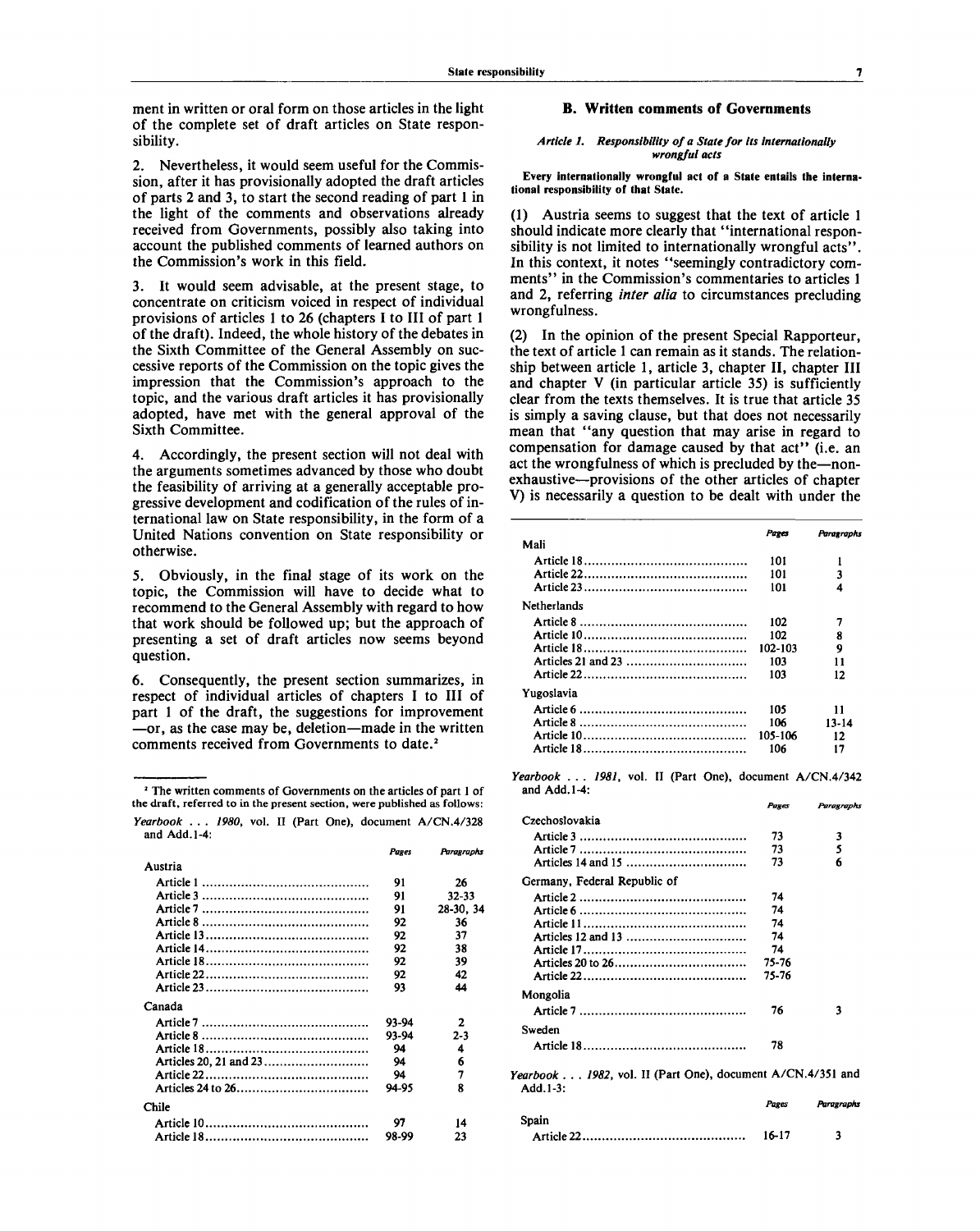topic "International liability for injurious consequences arising out of acts not prohibited by international law". Indeed, the suggested limitation of the scope of the latter topic to environmental matters would exclude such coverage. It is quite another question whether the draft articles on State responsibility should, as it were, fill the gap left by article 35, and a question on which the Commission has not yet pronounced.

## *Article 2. Possibility that every State may be held to have committed an internationally wrongful act*

**Every State is subject to the possibility of being held to have committed an internationally wrongful act entailing its international responsibility.**

(1) The Federal Republic of Germany believes that the content of article 2 is self-evident and suggests its deletion, or at least the incorporation of its legal substance in article 1.

(2) In the opinion of the present Special Rapporteur, the latter suggestion could be accepted. Indeed, articles 1 and 2 embody the same legal rule, looked at from two different points of view: that of the injured State and that of the author State. No change of wording seems to be required: article 2 could simply become paragraph 2 of article 1.

(3) Austria's comments refer to the position of member States of a federal State, and can better be dealt with under article 7.

### *Article 3. Elements of an internationally wrongful act of a State*

**There is an internationally wrongful act of a State when:**

*(a)* **conduct consisting of an action or omission is attributable to the State under international law; and**

*(b)* **that conduct constitutes a breach of an international obligation of the State.**

(1) Austria raises the issue of the omission of "fault" from the definition of the subjective elements, and the omission of "damage" or "injury" from the definition of the objective elements of the internationally wrongful act.

(2) Czechoslovakia raises the same issue, as well as that of the omission of the "existence of causal connection".

(3) In their written comments, these two Governments reserve their position; their final opinion is said to depend on the complete set of draft articles.

(4) In the opinion of the present Special Rapporteur, article 3 can remain as it stands. Inevitably both the *subjective* and the *objective* elements of an internationally wrongful act are based on the interpretation of the primary rule involved. Indeed, a legal relationship between States, being a legal relationship between legal entities, requires a translation of legal notions into facts (including the fact of causal connection) and vice versa, in order ultimately to arrive at the desired result of primary rules, which is a situation of fact. In this sense "abstractions" and "fictions" (both, in essence, the separation of the relevant from the irrelevant) are necessary ingredients of primary legal rules. The present articles on State responsibility, being meant to be applicable irrespective of the origin and content of the primary rules involved, cannot but move to a higher level of abstraction and fiction.

(5) Consequently, article 3 reduces the elements of an internationally wrongful act to two: attributability of human conduct to the State, and breach of an international obligation. A third element—the absence of "circumstances precluding wrongfulness"—is added in chapter V, while what could be called a fourth element—the requirement that the international obligation be in force for the State at the time the act was performed—is added in article 18 and elaborated in articles 24 to 26.

(6) It would seem to the present Special Rapporteur that the three additional elements referred to by Austria and Czechoslovakia (i.e. *fault, causal connection* and *damage)* are, one way or another, taken care of by the system of the draft articles.

(7) *Fault* can actually be seen as a "breach of an international obligation" in the sense of article 16, if and when the primary rule requires of the State only conduct which can be reasonably required of it. This is particularly true if the conduct consists of an omission (in the case of an obligation of due diligence). To what extent that is the case depends on the (interpretation of the) primary rule itself, particularly in the light of its object and purpose. Obviously, circumstances precluding wrongfulness may also play a role in determining fault on the part of the State. At the same time, the element of attributability of human conduct to the State contains an element of fault on the part of the State. The draft articles recognize this in accepting attributability to the State of conduct of persons who are organs of the State but act outside their competence or contrary to instructions, in accepting attributability to the State of conduct of persons who are not organs of the State but act "in fact on behalf of the State", and in accepting that "conduct which is related to that of the persons or groups of persons" not acting on behalf of the State may give rise to State responsibility.

(8) *Damage* as a possible element of an internationally wrongful act is again a matter of the (interpretation of the) primary rule involved. As is the case with fault, articles 20, 21 and 23 of part 1 of the draft are relevant here. Also, in the opposite sense, article 35 is relevant. Furthermore, it is self-evident that (pecuniary) compensation can be claimed only if there is damage (cf. also art. 6 of part 2).

(9) Finally, *causal connection* as a possible element of the internationally wrongful act refers to a link between an act or omission and a situation of fact which may be qualified as "damage". Here it is even more obvious that the (interpretation of the) primary rule is involved. There exist in international law obligations *per se* requiring a particular course of conduct irrespective of possible factual consequences of conduct not in conformity with that required by the obligation (as is recognized in article 20).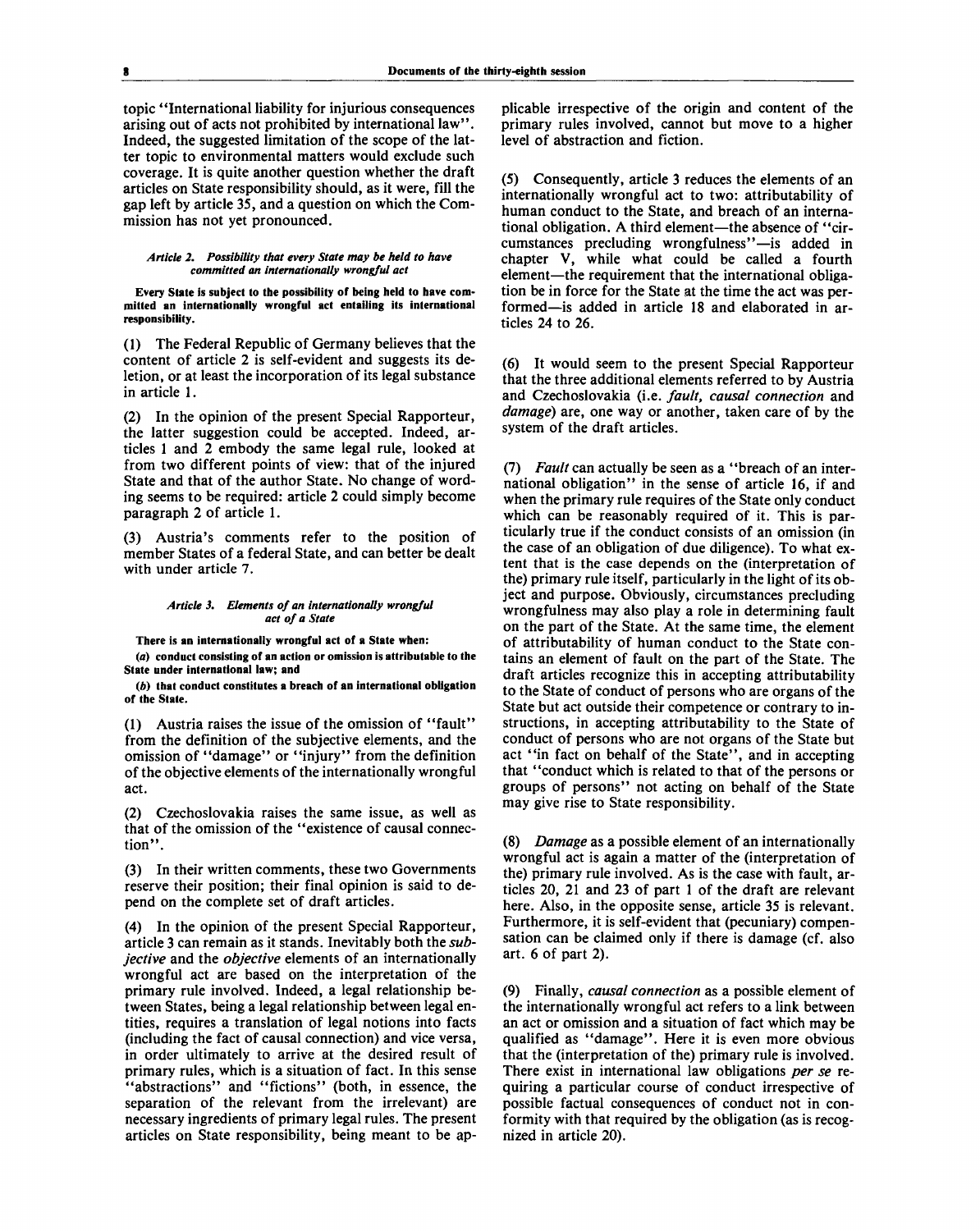### *Article 6. Irrelevance of the position of the organ in the organization of the State*

**The conduct of an organ of the State shall be considered as an act of that State under international law, whether that organ belongs to the constituent, legislative, executive, judicial or other power, whether its functions are of an international or an internal character, and whether it holds a superior or a subordinate position in the organization of the State.**

(1) Yugoslavia and the Federal Republic of Germany suggest the deletion of article 6, since its content is nowadays undisputed.

(2) The present Special Rapporteur considers that it would be useful to retain article 6 as it stands. It is a fact that, in the modern State, power is functionally decentralized, and that the organs of the State are often to a greater or lesser extent independent of each other. In this sense, to consider the State as one, as it were monolithic, entity is to create a legal fiction. Nevertheless it is a basic tool of international law and, as such, article 6—like its territorial analogue, article 7—merits a place in the present draft articles. On the other hand, it is to be noted in this connection that rules of international law sometimes recognize the functional decentralization of power within the State and the relative position of its organs. Articles 21 (para. 2) and 22 illustrate this point (cf. also art. 18, para. 5).

#### *Article 7. Attribution to the State of the conduct of other entities empowered to exercise elements of the government authority*

**1. The conduct of an organ of a territorial governmental entity within a State shall also be considered as an act of that State under international law, provided that organ was acting in that capacity in the case in question.**

**2. The conduct of an organ of an entity which is not part of the formal structure of the State or of a territorial governmental entity, but which is empowered by the internal law of that State to exercise elements of the governmental authority, shall also be considered as an act of the State under international law, provided that organ was acting in that capacity in the case in question.**

# *Paragraph 1*

(1) Austria refers to questions arising from the situation in which member States of a federal State have retained a limited measure of international personality.

(2) It will be recalled that the Commission dealt with this question first in the commentary (paras. (10) and  $(11)$ ) to article 7,<sup>3</sup> and then in the commentary (para.  $(18)$ ) to article 28.<sup>4</sup> It arrived at the following conclusion: *(a)* "In the cases .. . in which component States retain an international personality of their own . . . it seems evident that the conduct of their organs is . . . attributable to the federal State where such conduct amounts to a breach of the federal State's international obligations";<sup>5</sup> (b) "where the conduct of organs of a component State amounts to a breach of an international obligation incumbent upon the component State, such conduct is to be attributed to the component State and not to the federal State";<sup>6</sup> (c) "the federal State"

should be responsible for internationally wrongful acts attributable to the member State if they were committed in a sphere of activity subject to the control or direction of the federal State"<sup>7</sup> (by virtue of article 28, paragraph 1).

(3) It is to be noted that Austria, in its written comments, refers to an entirely different question and seems to suggest "that the consequences of an internationally wrongful act committed by a member State of a federal union may affect the federal State, for instance if it resulted in the duty to make monetary compensation and the member State did not possess financial autonomy".

(4) In the opinion of the present Special Rapporteur, the Commission should reconsider the question. The Commission's position, as set out in paragraph (2) above, seems to be based upon a strict separation between the member State, having retained "an international personality of [its] own" and therefore able to have its own international obligations, the breach of which by it entails its own international responsibility, and the federal State, which is, so to speak, a "third" State in respect of the legal relationship between the member State and another State, and therefore responsible towards the latter State only if the internationally wrongful act of its member State is "committed . . . in a field of activity in which that [member] State is subject to the power of direction or control" of the federal State. On the other hand, even if the member State has retained "an international personality of [its] own", it is considered to be "a territorial government entity within a State" (i.e. within the federal State), and therefore the conduct of its organs is considered as an act of the federal State, irrespective of whether or not the member State, under the Constitution of the federal State, has acted within the field of its "autonomy" (i.e. not under the direction or control of the federal State, in other words not holding a "subordinate position" in the sense of article 6).

(5) The lack of symmetry is obvious, but does not necessarily make the set of articles 6, 7 (para. 1) and 28 (para. 1) unsuitable for application in the case of federal unions. The point seems to be rather that, whatever measure of "international personality" is retained by the member State, the territory of this territorial governmental entity is, at the same time, part of the territory of the federal State. This aspect is bound to be relevant when the question of the new rights of the injured State comes up. If it is accepted that such new rights include a right of the injured State to claim reparation *lato sensu* (under draft article 6 of part 2) and, under certain circumstances, a right to suspend the performance of its obligations towards the author State (under draft articles 8 and 9 of part 2), the question arises whether the "separation construction" underlying paragraph 1 of article 28 is realistic. As noted by Austria (see para. (3) above), a member State which has not committed the internationally wrongful act "in a field of activity in which that State is subject to the power of direction or control" of the federal State may simply not have itself the (financial and other) means to fulfil its new obliga-

<sup>3</sup>  *Yearbook . . . 1974,* vol. II (Part One), pp. 280-281, document A/9610/Rev.l.

<sup>4</sup>  *Yearbook . . . 1979,* vol. II (Part Two), p. 99.

<sup>&</sup>lt;sup>3</sup> Para. (10) of the commentary to article 7 (see footnote 3 above). 6  *Ibid.*

<sup>7</sup> Para. (18) of the commentary to article 28 (see footnote 4 above).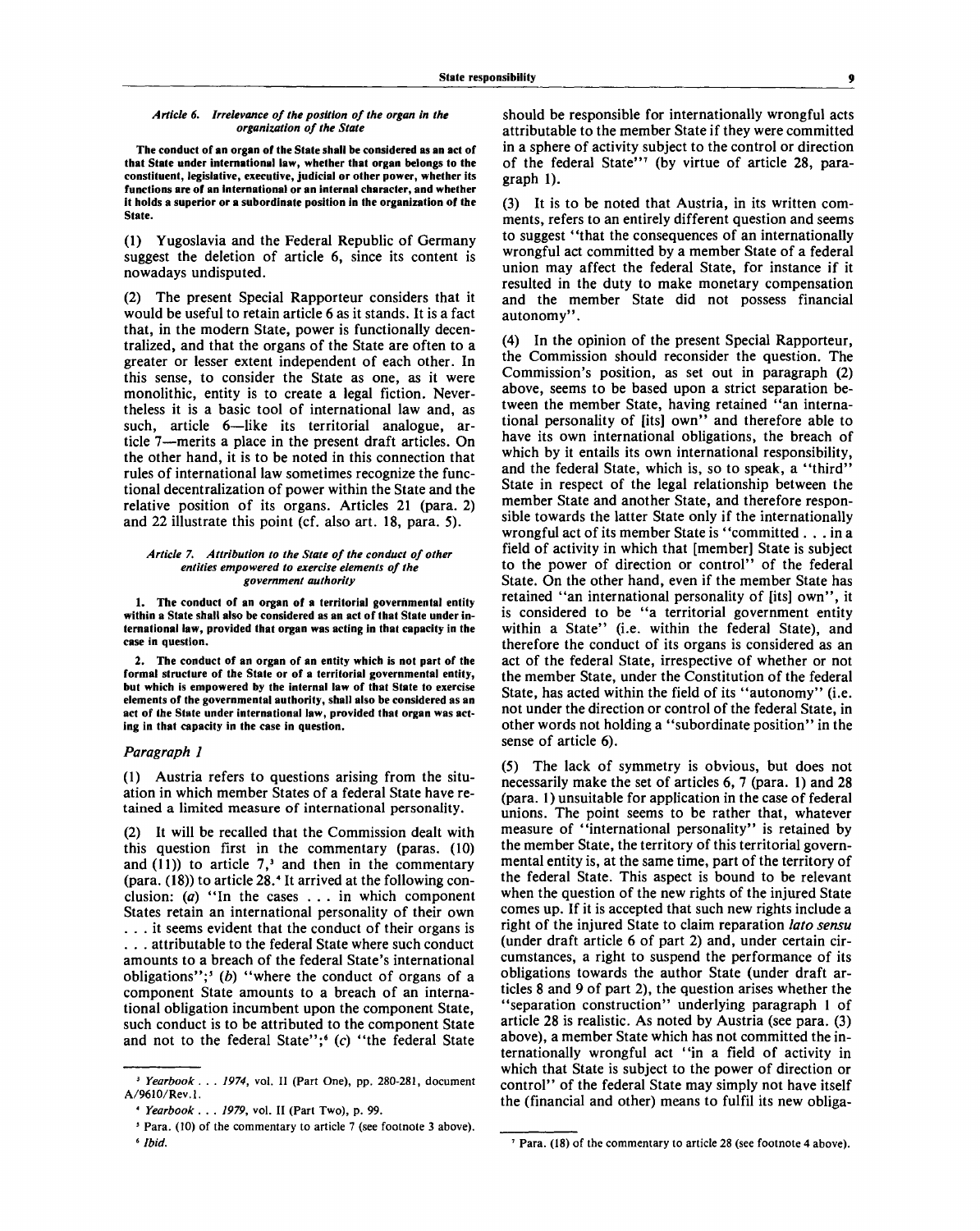tions under draft article 6 of part 2. Furthermore, it may not be in a position such that the performance of obligations towards it alone may be suspended. Finally, and perhaps even more important, any measure, even if only by way of retortion, taken by the injured State is bound to affect also the interests of the federal State as a whole.

(6) The Commission might therefore consider simplifying matters by putting the member States of a federal State (provided, of course, that they are States) on completely the same footing as any other territorial governmental entity within a State. After all, the retention (itself a notion of historical rather than legal meaning) of a measure of international personality by a member State of a federal State is bound to be of a rather limited character, if only because of the full international personality of the federal State.

(7) The present Special Rapporteur accordingly proposes: *(a)* to add, in article 7, paragraph 1, between the words "within a State" and "shall", the phrase "whether or not empowered under the internal law of that State to be subject to international obligations"; *(b)* to delete, in the commentaries to articles 7 and 28, all references to the situation of member States of a federal State retaining a measure of international personality.

(8) In essence, this would mean that, in so far as the (secondary) rules of State responsibility are concerned, the (primary) international obligations of a member State of a federal State are assimilated to international obligations of the federal State (although, of course, with regard to their content, they are limited to that member State).

(9) The observations of Czechoslovakia and Mongolia relate to the points dealt with in the foregoing paragraphs.

# Paragraph 2

(1) Canada expresses the opinion that responsibility in respect of the conduct of an entity which is not part of the formal structure of the State must be more restrictively delineated.

(2) Mongolia expresses the opinion that this provision "must in no case and in no circumstances be made the basis for the attribution to a State of the acts of those of its organs which are not State organs".

(3) In the opinion of the present Special Rapporteur, paragraph 2 of article 7 should remain as it stands: it is a necessary link in the chain connecting articles 5, 6, 7 and 8. As the Commission stated in the commentary (para.  $(18)$ ) to article 7:

.. The justification for attributing to the State, under international law, the conduct of an organ of one or other of the entities here considered still lies, in the final analysis, in the fact that the internal law of the State has conferred on the entity in question the exercise of certain elements of the governmental authority. . . .'

Indeed, the State can act only through human beings and the way in which it "organizes" those human beings for the purpose of exercising governmental authority is not relevant to its responsibility under international law. In this respect, the most formal way of organization, dealt with in article 5, can be contrasted with the most informal way, referred to in article 8.

(4) Nor does it seem necessary or advisable to try to define the term "elements of the governmental authority". Though, of course, the functions or role of the State in a given society vary from State to State, the exercise of governmental authority can be clearly distinguished in law from other State activities. Furthermore, in cases falling under article 7, paragraph 2, the question whether or not the internal law of the State concerned has conferred on a particular entity the exercise of elements of governmental authority can be easily answered by comparing the nature of the powers conferred with the nature of the powers retained by State organs (in the sense of article 5) or by organs of a territorial governmental entity (in the sense of article 7, paragraph 1).

> *Article 8. Attribution to the State of the conduct of persons acting in fact on behalf of the State*

**The conduct of a person or group of persons shall also be considered as an act of the State under international law if:**

**(a) it is established that such person or group of persons was in fact acting on behalf of that State; or**

*ib)* **such person or group of persons was in fact exercising elements of the governmental authority in the absence of the official authorities and in circumstances which justified the exercise of those elements of authority.**

(1) Austria suggests adding to subparagraph *(a)* the condition of "effective exercise of elements of the governmental authority", or at least to "exclude transactions under private law".

The Netherlands suggests that subparagraph  $(a)$ could be deleted if the phrase "in the absence of the official authorities" were deleted from subparagraph *(b).*

(3) Canada expresses the opinion that "the circumstances in which a State may be held responsible for such actions" (i.e. as described in subparagraph *(b))* "must be more restrictively delineated".

(4) Yugoslavia considers that, from a logical point of view, article 8 should be placed after articles 9 and 10, and suggests inserting in the draft articles a clause containing *inter alia* a definition of "an entity empowered to exercise elements of the governmental authority".

(5) In the opinion of the present Special Rapporteur, there are valid reasons for dealing in separate articles with the cases covered by subparagraph *(a)* and those covered by subparagraph *(b).* As the Commission remarked in the commentary (para.  $(1)$ ) to article 8,<sup>9</sup> there is a clear distinction between the two groups of cases with regard to where the initiative lies. In this respect, the cases dealt with in article 8, subparagraph *(a),* are in between the situation referred to in article 7, paragraph 2, and that referred to in article 11, paragraph 1, whereas the cases dealt with in article 8, subparagraph *(b),* are rather in between the situation referred to in article 7, paragraph 2, and that referred to in article 14; these are the gradations between legal and illegal power.

<sup>1</sup>  *Yearbook* . . . *1974,* vol. II (Part One), p. 282, document A/9610/Rev.l.

<sup>&#</sup>x27; Ibid., p. 283.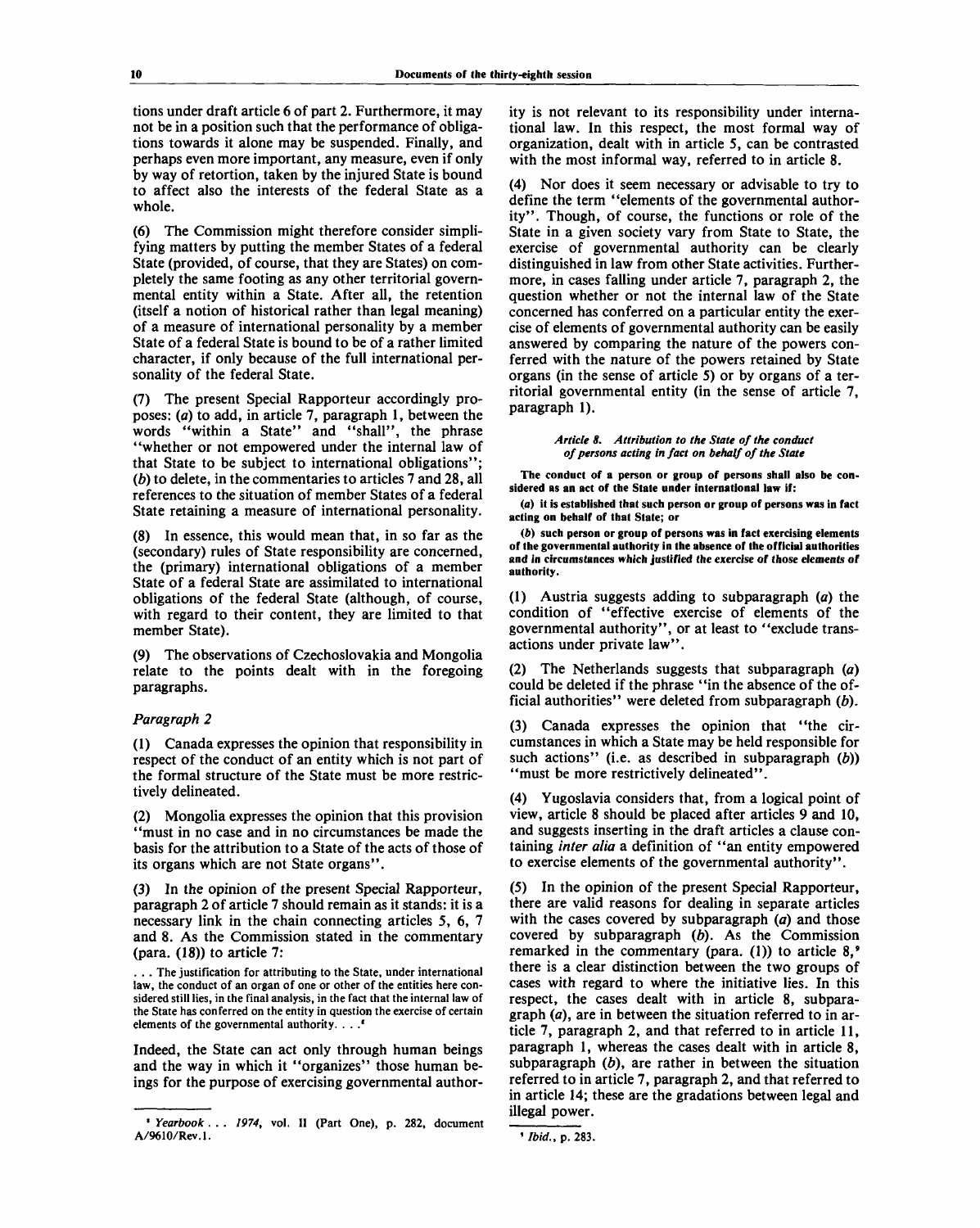(6) Subparagraph *(a)* deals with the unofficial agents of State entities *lato sensu.* It is obvious that, if such agents are used in order to try to evade the State responsibility which would have been incurred by the same conduct of an official agent, such evasion cannot be admitted by international law. The State entity, in making use of an unofficial agent, would itself commit at least a related act in the sense of article 11, paragraph 2. By the same token, it seems clear that in such situations the objective and subjective elements of the internationally wrongful act are inextricably interwoven (as is also the case in article 27).

(7) For this reason a formulation of the rule in terms of "attributability" only presents particular difficulties.

(8) Thus, while there is validity in the argument that the words "in fact acting on behalf of that State" are somewhat vague, it would seem difficult to refer, in subparagraph *(a),* to "effective exercise of elements of the governmental authority", because those terms imply a *prima facie* justification of that exercise, at least under the internal law of the State concerned. It would seem even less possible to combine subparagraphs *(a)* and *(b)* in a single rule, as suggested by the Netherlands, if only because "the absence of the official authorities" is an essential element in the cases covered by subparagraph *(b).*

(9) The Commission might, however, consider another solution, which would be to combine the rule contained in article 8, subparagraph *(a),* with that set out in article 11, paragraph 1, in the form of an exception. Paragraph 1 of article 11 could then read as follows:

"1. The conduct of a person or group of persons" not acting as an organ of a State, of a territorial governmental entity or of an entity empowered to exercise elements of the governmental authority shall not be considered as an act of the State under international law, except if it is established that such person or group of persons acted in concert with and at the instigation of such organ.'

The words "in concert with and at the instigation of" are taken from the commentary (para. (5)) to article 8.<sup>10</sup> This solution, while still dealing with the cases covered by article 8, subparagraph (a), within the framework of attributability, would perhaps better indicate that it is not so much the fact that persons act on behalf of the State which creates attributability as the fact that those persons being only *de facto* agents of the State is not a bar to State responsibility for an internationally wrongful act, if otherwise committed.

(10) If this solution were adopted, article 8 would be limited to the present subparagraph *(b).* Here, as already noted, we are dealing with an entirely different situation inasmuch as the initiative lies with the private persons concerned and not with the State organs. Though no written comments of Governments have yet been presented concerning subparagraph *(b)* of article 8, the present Special Rapporteur ventures to suggest that the Commission should reconsider the adequacy of retaining the final words: "and in

(11) It would seem to the present Special Rapporteur that those words are not necessary to distinguish the situation envisaged in subparagraph *(b)* from that of an "insurrectional movement" under article 14. On the other hand, from the point of view of international law, the mere fact that, "in the absence of the official authorities", a person or group of persons on their own initiative "fill the gap" equates their conduct of in fact exercising elements of governmental authority to such conduct of official authorities. In any case, whether or not the circumstances justify their filling the gap is rather a matter of appreciation under the internal law of the State. To burden the application of rules of international law on State responsibility with such appreciation would seem inappropriate.

(12) Incidentally, the combination of article 8, subparagraph *(a),* and article 11, paragraph 1, would go some way in the direction of Yugoslavia's proposed sequence of articles (see para. (4) above). As for the definition of "elements of the governmental authority", reference may be made to paragraph (4) of the comments concerning paragraph 2 of article 7 above.

### *Article 10. Attribution to the State of conduct of organs acting outside their competence or contrary to instructions concerning their activity*

**The conduct of an organ of a State, of a territorial governmental entity or of an entity empowered to exercise elements of the governmental authority, such organ having acted in that capacity, shall be considered as an act of the State under international law even if, in the particular case, the organ exceeded its competence according to internal law or contravened instructions concerning its activity.**

(1) Chile suggests the following wording for article 10: "The conduct of an organ or entity, as the case may be, which exceeded its competence according to internal law or contravened instructions concerning its activity shall also be considered as an act of the State under international law."

(2) The Netherlands and Yugoslavia remark that article 10 should also be made applicable to the organ mentioned in article 9.

(3) In the opinion of the present Special Rapporteur, the present wording of article 10 is sufficiently clear as to be understood as referring to "an entity empowered to exercise elements of the governmental authority" in the situations mentioned both in article 7, paragraph 2, and in article 10.

(4) The suggestion made by Chile raises the problem of distinguishing between conduct of an organ "acting in that capacity" and conduct of the same human being acting as a private person. According to the commentary (para.  $(29)$ ) to article  $10,$ <sup>11</sup> the Commission introduced the phrase "such organ having acted in that capacity"—which does not appear in the text suggested by Chile—"to indicate that the conduct referred to comprises only the actions and omissions of organs in carrying out their official functions and not the actions and omissions of individuals having the status of organs

*Ibid.,* **p. 284. "** *Yearbook .* **. .** *1975,* **vol. II, p. 70, document A/10010/Rev.l.**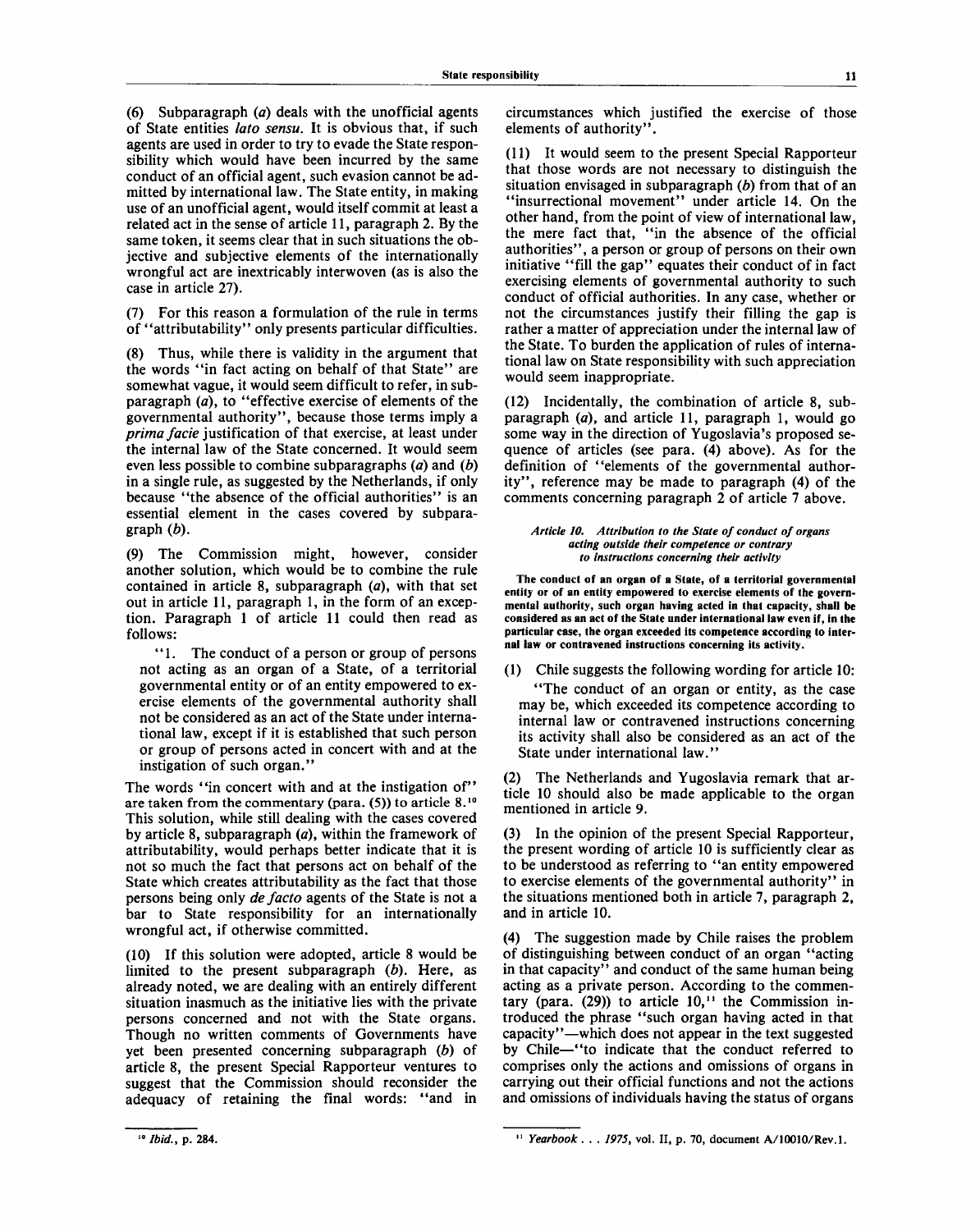in their private life". On the other hand, in the same commentary, the Commission considered and rejected any limitation on the rule of State responsibility laid down in article 10, such as the qualification that the conduct of the person involved should at least be within his "general competence" or "apparent competence", or should have been performed with "the use of means derived from function" (paras.  $(22)$  to  $(25)$ ),<sup>12</sup> recognizing at the same time (para.  $(26)$ )<sup>13</sup> "that it is not always easy to establish in a specific case whether the person acted as an organ or as an individual".

(5) In the opinion of the present Special Rapporteur, the distinction between conduct of a person "acting within the scope of the discharge of his State function" and conduct of that person "in his private life" is at once somewhat artificial and in practice often not easy to make. Only one human being is involved, and whether his motivation in performing, or refraining from performing, certain acts is to serve the interests of the State or to let his personal bias prevail is probably, in many cases, not even clear to himself. On the other hand, for the victim of his conduct, the distinction is clearly irrelevant, and the question of proof becomes paramount (cf. para. (18) of the commentary to arfull ticle 10<sup> $\cdot$ </sup>). Accordingly, the correct wording of article 10 is dependent upon a choice of the direction of development of the law on State responsibility in relation to the development of the primary rules of international law. It seems clear that States hesitate to take the risk of being held responsible for acts of their organshuman beings which are motivated by personal bias—generally prohibited under internal law. But there is at least *culpa in eligendo* on the part of the State; and, on the other hand, effective protection of the interests of injured States in international law requires that such States are not burdened with the task of proving that a person, being an organ of another State, really acted in a specific case "on behalf" of that State.

(6) On balance, the present Special Rapporteur is of the opinion that the retention of the words "such organ having acted in that capacity" in article 10 might (unintendedly) create uncertainty in international relations, since they might be interpreted as permitting the—in itself logical—defence that the organ, when "contravening instructions concerning its activity", and even more so when "exceeding its competence according to internal law", did not act as an "organ of the State". He therefore proposes following the suggestion of Chile (para. (1) above) as to the wording of article 10. This would also be in line with the proposed combination of article 8, subparagraph *(a),* with article 11, paragraph 1 (cf. para. (9) of the comments concerning article 8 above).

# *Article 11. Conduct of persons not acting on behalf of the State*

**1. The conduct of a person or a group of persons not acting on behalf of the State shall not be considered as an act of the State under international law.**

**2. Paragraph 1 is without prejudice to the attribution to the State of any other conduct which is related to that of the persons or groups of persons referred to in that paragraph and which is to be considered as an act of the State by virtue of articles 5 to 10.**

(1) The Federal Republic of Germany suggests "that the purview of article 11 be worked into article 8".

(2) The present Special Rapporteur agrees with the substance of this proposal, but would prefer to do it the other way round, as proposed above in paragraph (9) of the comments concerning article 8.

### *Article 12. Conduct of organs of another State*

**1. The conduct of an organ of a State acting in that capacity which takes place in the territory of another State or in any other territory under its jurisdiction shall not be considered as an act of the latter State under international law.**

**2. Paragraph 1 is without prejudice to the attribution to a State of any other conduct which is related to that referred to in that paragraph and which is to be considered as an act of that State by virtue of articles 5 to 10.**

### *Article 13. Conduct of organs of an international organization*

**The conduct of an organ of an international organization acting in that capacity shall not be considered as an act of a State under international law by reason only of the fact that such conduct has taken place in the territory of that State or in any other territory under its jurisdiction.**

(1) The Federal Republic of Germany considers that "the legal content of articles 12 and 13 is. . . something that can be taken for granted and that could without harm be omitted from the draft".

(2) The present Special Rapporteur is of the opinion that the articles should be retained. In time of peace, an organ of a State, acting in that capacity in the territory of another State, can do so only with the consent of that other State. It seems useful to provide, if only implicitly, that such consent in itself does not make that other State responsible for the conduct of such organ. Similar considerations apply in favour of retaining article 13.

(3) Austria comments, in relation to article 13: "It is doubtful whether the Commission's decision not to include in this article a second paragraph, corresponding to the provisions in articles 11, 12 and 14, meets the requirements of the case."

(4) The present Special Rapporteur is of the opinion that the reasons advanced by the Commission in the commentary (para.  $(13)$ ) to article  $13^{15}$  for not inserting a clause corresponding to paragraph 2 of articles 11, 12 and 14 are not particularly convincing. While, as stated above, the mere consent of the territorial State to the activities of organs of international organizations within its territory does not make that State responsible for the conduct of such organizations, the situation is not fundamentally different from that envisaged in article 12. The Commission itself recognized, in the paragraph of the commentary just cited, that:

. . . if the territorial State associated itself with the perpetration, by an organ of the organization, of an action constituting an internationally wrongful act, or if it failed to react in the appropriate manner to such an action, it might incur international responsibility by reason

<sup>12</sup>  *Ibid.,* pp. 67-69.

*<sup>&</sup>quot;Ibid.,* pp. 69-70.

<sup>14</sup>  *Ibid.,* p. 67.

*<sup>&</sup>quot;Ibid.,* pp. 90-91.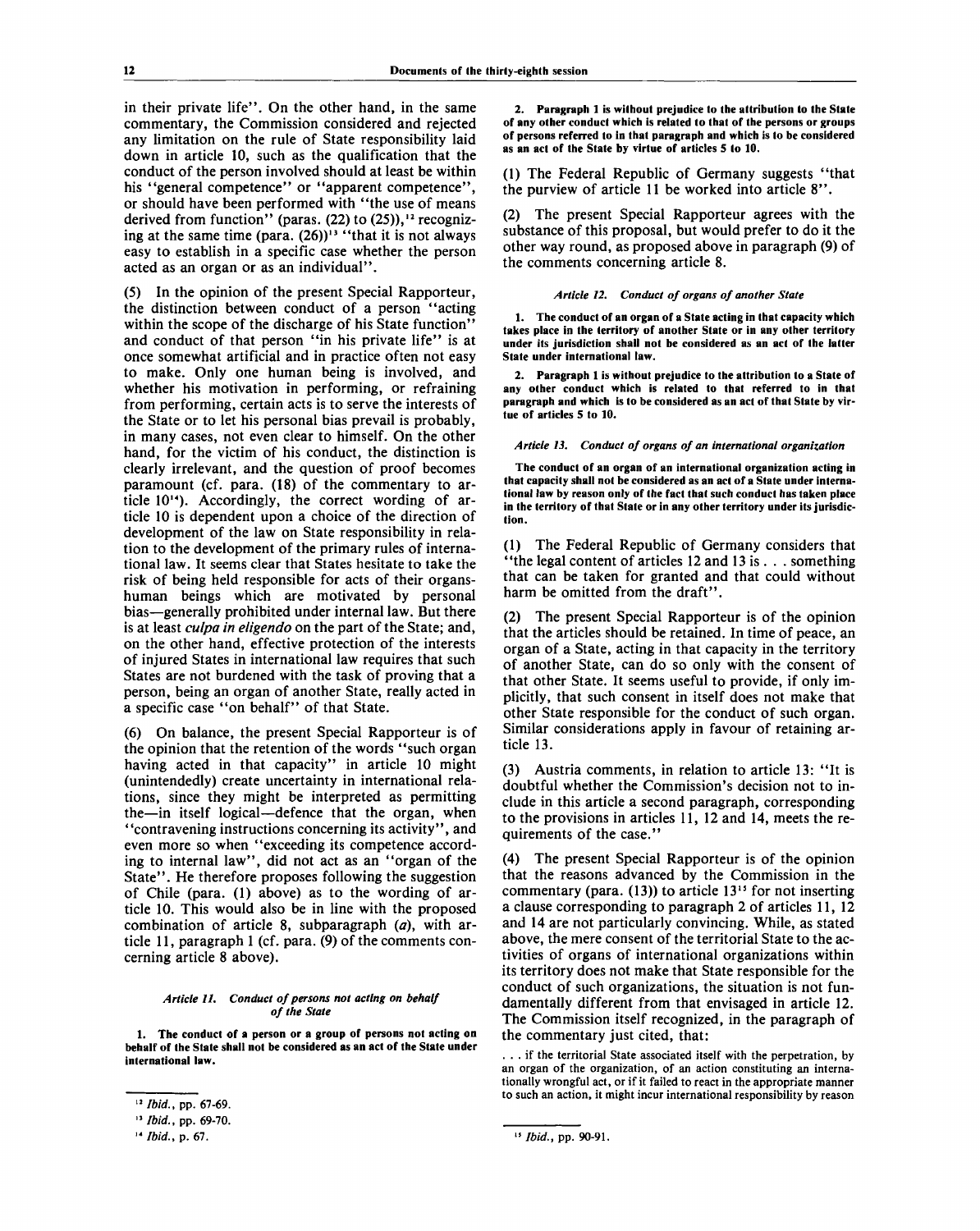**of its own conduct which, by virtue of draft articles 5 to 10, would always be attributable to it.**

Indeed, international organizations having generally less power than a State, it would seem more likely that, if an international organization commits an internationally wrongful act at all, it has had or might receive some form of support from the territorial State.

(5) Unlike the Commission, the present Special Rapporteur does not think that, in the case of article 13, the formulation of the clause "would pose special problems going beyond the scope of the present draft". After all, the clause is rather in the nature of a reminder that, while on the one hand the mere presence of an organ of a foreign State or of an international organization within the territory of a State does not in itself make the latter State responsible, on the other hand the factual situation might well involve also an internationally wrongful act of that territorial State.

(6) It is therefore proposed that a second paragraph be added to article 13 worded in the same way as paragraph 2 of article 12.

### *Article 14. Conduct of organs of an insurrectional movement*

**1. The conduct of an organ of an insurrectional movement which is established in the territory of a State or in any other territory under its administration shall not be considered as an act of that State under international law.**

**2. Paragraph 1 is without prejudice to the attribution to a State of any other conduct which is related to that of the organ of the insurrectional movement and which is to be considered as an act of that State by virtue of articles 5 to 10.**

**3. Similarly, paragraph 1 is without prejudice to the attribution of the conduct of the organ of the insurrectional movement to that movement in any case in which such attribution may be made under international law.**

### *Article 15. Attribution to the State of the act of an insurrectional movement which becomes the new Government of a State or which results in the formation of a new State*

**1. The act of an insurrectional movement which becomes the new Government of a State shall be considered as an act of that State. However, such attribution shall be without prejudice to the attribution to that State of conduct which would have been previously considered as an act of the State by virtue of articles 5 to 10.**

**2. The act of an insurrectional movement whose action results in the formation of a new State in part of the territory of a pre-existing State or in a territory under its administration shall be considered as an act of the new State.**

(1) Austria expresses the opinion that "it is not clear whether article 14, paragraph 1, includes the case of an insurrectional movement, recognized by foreign States as a local *de facto* government, which in the end does not establish itself in any of the modes covered by article 15 but is defeated by the central authorities".

(2) In the opinion of the present Special Rapporteur, articles 14 and 15 and the commentaries thereto are sufficiently clear on this point: whether the insurrectional movement is recognized by foreign States or not is irrelevant for the non-attributability of its conduct to the State within whose territory it is established.

(3) Czechoslovakia deems it appropriate "that the Commission pay due attention to the definition" of the term "insurrectional movement" and refers in this respect to the 1977 Additional Protocols to the Geneva Conventions of 12 August 1949.

(4) The present Special Rapporteur recalls that the Commission, in the commentary (para. (29)) to article 14<sup>16</sup> and the commentary (para. (22)) to article 15,<sup>17</sup> clearly intended the term "insurrectional movement" to be a neutral term and to cover also national liberation movements. For the purposes of the present articles 14 and 15, it does not seem necessary to distinguish between the two types of movement. However, if the Commission, in the final stage, should wish to insert in the set of articles a definition of terms (including the term "insurrectional movement"), it would seem proper in that context to mention specifically national liberation movements.

### *Article 17. Irrelevance of the origin of the international obligation breached*

**1. An act of a State which constitutes a breach of an international obligation is an internationally wrongful act regardless of the origin, whether customary, conventional or other, of that obligation.**

**2. The origin of the international obligation breached by a State does not affect the international responsibility arising from the internationally wrongful act of that State.**

(1) The Federal Republic of Germany suggests that consideration should be given to the possibility of incorporating in article 17, paragraph 1, the concept embodied in article 19, paragraph 1, by adding the words "and regardless of the subject-matter of the obligation breached".

(2) The present Special Rapporteur would be inclined to accept this suggestion, but feels that a decision to this effect could be taken only after the second reading of article 19.

### *Article 18. Requirement that the international obligation be in force for the State*

**1. An act of the State which is not in conformity with what is required of it by an international obligation constitutes a breach of that obligation only if the act was performed at the time when the obligation was in force for that State.**

**2. However, an act of the State which, at the time when it was performed, was not in conformity with what was required of it by an international obligation in force for that State, ceases to be considered** an internationally wrongful act if, subsequently, such an act has **become compulsory by virtue of a peremptory norm of general international law.**

**3. If an act of the State which is not in conformity with what is required of it by an international obligation has a continuing character, there is a breach of that obligation only in respect of the period during which the act continues while the obligation is in force for that State.**

**4. If an act of the State which is not in conformity with what is required of it by an international obligation is composed of a series of actions or omissions in respect of separate cases, there is a breach of that obligation if such an act may be considered to be constituted by the actions or omissions occurring within the period during which the obligation is in force for that State.**

**5. If an act of the State which is not in conformity with what is required of it by an international obligation is a complex act constituted by actions or omissions by the same or different organs of the State in respect of the same case, there is a breach of that obligation if the complex act not in conformity with it begins with an action or omission occurring within the period during which the obligation is in force for that State, even if that act is completed after that period.**

*<sup>&#</sup>x27;"Ibid.,* **p. 99.**

*<sup>11</sup> Ibid.,* **pp. 105-106.**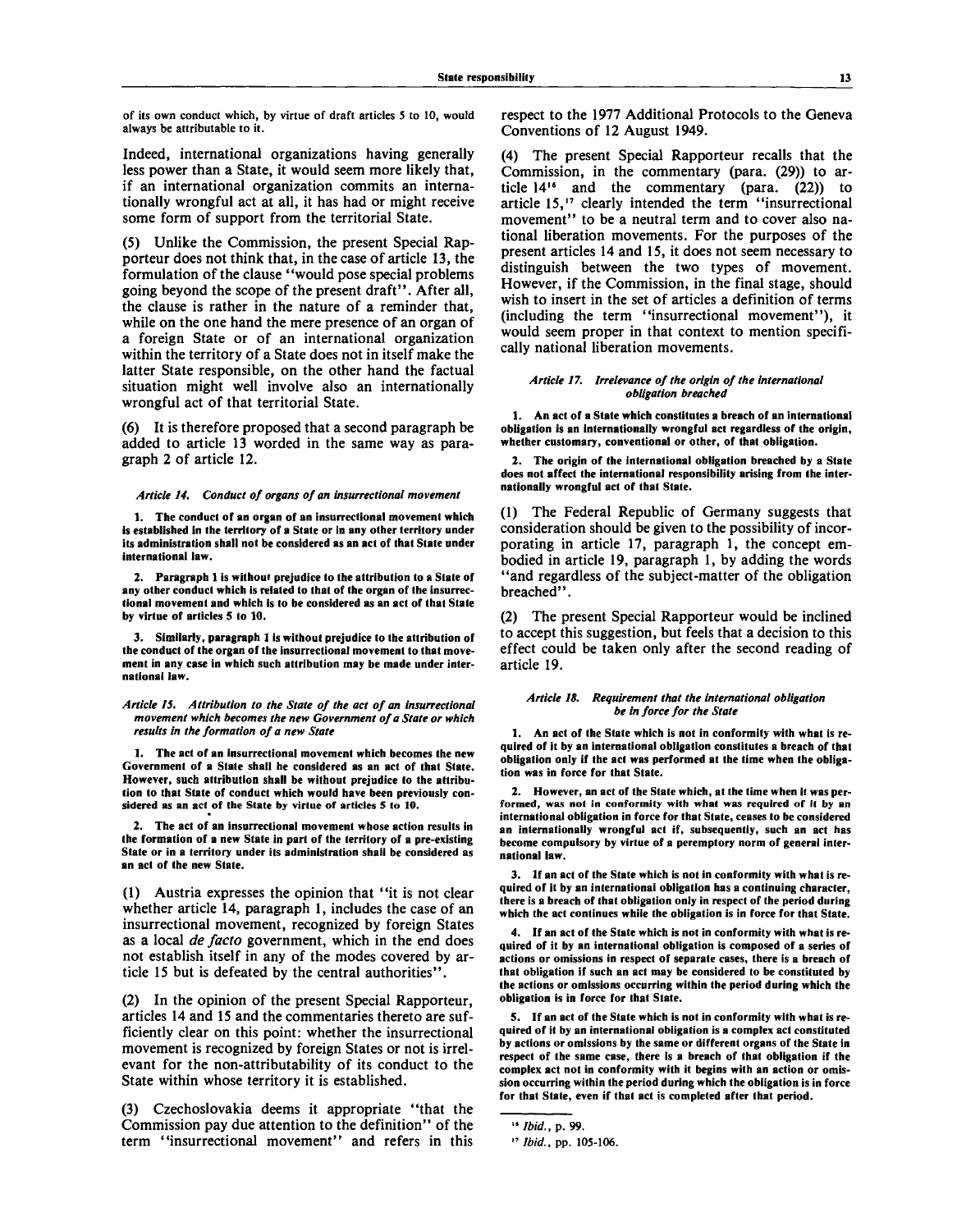(1) With regard to paragraph 2 of article 18, Austria expresses the opinion that: "The words 'ceases to be considered an internationally wrongful act if, subsequently . . .' are by no means precise enough to prevent the occurrence of situations which, according to the commentary, the Commission intended to exclude."

(2) Canada considers that the concept of retroactivity, as embodied in paragraph 2 of article 18, "should be circumscribed to the maximum degree possible".

(3) Chile, in respect of paragraph 2 of article 18, suggests "to state expressly that it would apply only during the interval between the occurrence of the breach and the utilization of the mechanisms for 'implementing' the resulting international responsibility".

(4) The Netherlands states: "An objection to the present wording of the second paragraph of article 18 is that it does not make it sufficiently clear that it is the primary norm of peremptory law itself which determines its effect: either retroactive force or immediate effect."

(5) Yugoslavia suggests including in paragraph 2 of article 18 "some material from the commentary [to that paragraph] so that the proposed provisions would be clearer from a reading of the text itself".

(6) Sweden considers paragraph 2 of article 18 as "not compatible with articles 64 and 71 of the Vienna Convention on the Law of Treaties" and remarks: "... it may be argued that paragraph 2 of article 18 deals with the existence or not of an obligation . . . and that therefore it should not be included in a legal instrument aimed at codifying secondary rules only."

(7) Mali points to the relationship between article 18 and articles 24 to 26 and consequently suggests "to emphasize that link, either by bringing those articles closer to article 18 or through cross-references".

(8) Sweden expresses some doubts about paragraphs 4 and 5 of article 18, considering that "they are difficult to understand and they deal with problems which could presumably be solved by using ordinary logic".

(9) In the opinion of the present Special Rapporteur, it is clear that paragraph 2 of article 18 deals with a question of so-called intertemporal law (i.e. of conflict between primary rules in time). Such questions arise in any legal system. Actually, if and when a rule is established, it is in the first instance up to those who establish the rule to indicate the intended scope of its force, including its force *vis-a-vis* other primary rules, past, present and future.

(10) In the international legal system we can take as a starting-point that there are, possibly were, and hopefully will be some rules of international *jus cogens,* formally defined in article 53 of the 1969 Vienna Convention as "a norm accepted and recognized by the international community of States as a whole as a norm from which *no derogation\** is permitted and which can be *modified\** only by a subsequent norm of general international law having the same character".

(11) As regards the force of a norm of international *jus cogens vis-a-vis* norms laid down in treaties, the 1969 Vienna Convention contains special provisions in articles 53 (first sentence), 64, 71 and 66 *(a).* All these provisions and the definition of *jus cogens* itself are "future-oriented" in the sense that they indicate what the legal relationships between States are from the moment a norm of *jus cogens* comes into force up until the moment a later norm of *jus cogens* provides otherwise.

(12) Obviously, "the international community as a whole" is not itself bound by either the definition or the other provisions of the 1969 Vienna Convention on *jus cogens.* It is conceivable, for instance, that that community, while accepting and recognizing a particular norm, expressly derogates from the proviso in article 71, paragraph 2 *(b), in fine* in determining that the particular norm does not affect (specific) rights, obligations or legal situations created through the execution of a (specific) previous treaty prior to its termination by virtue of that norm.

(13) The same applies to article 18, paragraph 2, of the present draft articles on State responsibility. It is conceivable, for instance, that the international community as a whole, in creating a norm of international *jus cogens,* expressly determines that that norm shall not have the retroactive force provided for in article 18, paragraph 2. In this sense, the observation of the Netherlands (para. (4) above) is correct, although, in the opinion of the present Special Rapporteur, it does not require a change in the wording of the article.

(14) It should, on the other hand, be recalled that, under paragraph 2 of article 18 of the draft, the retroactive force of a norm of *jus cogens* is rather limited. One might even say that, in a certain sense, there is no retroactive force at all, for the provision is rather directed at the situation of a procedure of dispute settlement between States, set in motion after the entry into force of a norm of *jus cogens.* In the settlement of such a dispute, the norm of *jus cogens* is to be taken into account to the extent that the conduct prescribed (not merely admitted) by that norm, as from the date of its coming into force, "ceases to be considered an internationally wrongful act". In the commentary (para. (18)) to article 18,<sup>18</sup> the Commission made it perfectly clear that' 'the act of the State is not retroactively considered as lawful ab initio, but only as lawful from the time when the new rule of *jus cogens* came into force". What is perhaps less clear is that the application of the "intertemporal" rule of article 18, paragraph 2, must raise the question of the moment and duration of a breach of an international obligation, a question addressed in paragraphs 3, 4 and 5 of article 18 and in articles 24, 25 and 26.

(15) The normal implication (but see paras. (12) and (13) above) of a norm of *jus cogens* prescribing particular conduct is that, from the moment such a norm comes into force, the prescribed conduct is no longer a breach of an international obligation. The retroactive force of article 18, paragraph 2, then is that, even if the newly prescribed conduct took place before the entry into force of the relevant norm of *jus cogens,* that conduct is no longer considered internationally wrongful

**<sup>11</sup>**  *Yearbook . . . 1976,* **vol. II (Part Two), p. 92.**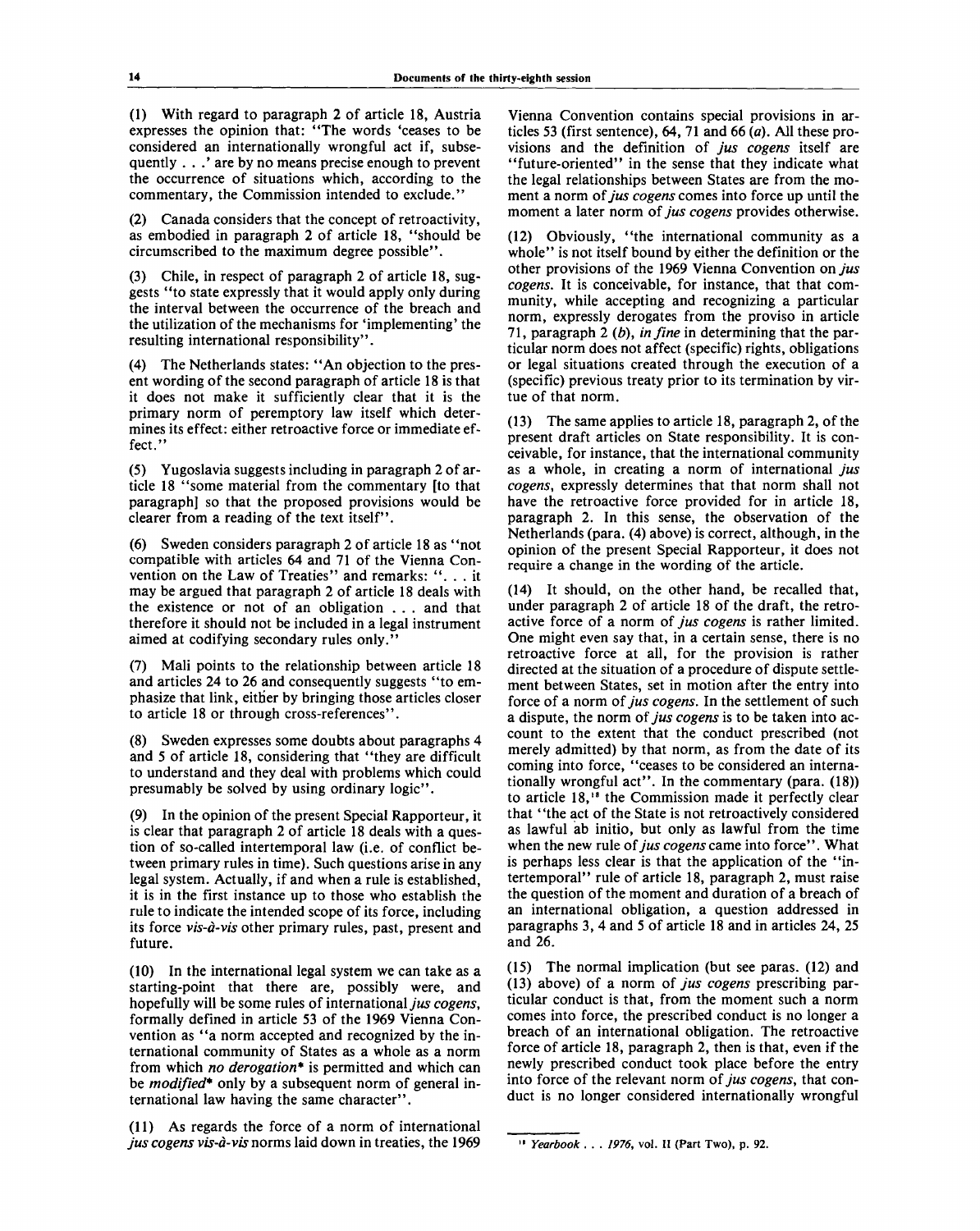after the entry into force. If one follows the construction of the Commission throughout its treatment of the topic, according to which an internationally wrongful act creates new legal relationships from the moment it occurs, there seems to be room for an analogy with a treaty creating—or whose execution creates—a new legal relationship between States. One would then turn to article 71, paragraph 2 *(b), in fine* of the 1969 Vienna Convention for guidance. This rule is inspired by the well-known distinction, made by arbitrator Max Huber in the *Island of Palmas (Miangas)* case,<sup>19</sup> between "creation" of a legal situation and its "continued manifestation". Quite apart from the often remarked intrinsic difficulty of this distinction,<sup>20</sup> there arises the difficulty that some of the legal consequences entailed by an internationally wrongful act in accordance with the articles of part 2 of the draft are not in themselves in conflict with the (new) rule of *jus cogens.* Thus, while it is clear that the State injured by the breach of an international obligation committed before the entry into force of the norm of *jus cogens* cannot, after that entry into force, claim a belated performance of that obligation, the substitute performance, consisting of the payment of a sum of money, is certainly not in itself in conflict with the norm of *jus cogens.* However, an international tribunal which, after the entry into force of the norm of *jus cogens,* decides that such a claim is valid at that time necessarily considers the past conduct to be an internationally wrongful act. Furthermore, if the States concerned arrive at an agreement according to which the State which, in the past, committed the then internationally wrongful act pays a sum of money by way of compensation to the then injured State, such agreement is presumably not void *ab initio,* even if concluded after the entry into force of the (new) norm of *jus cogens.*

(16) Actually, what article 18, paragraph 2, seems to intend to express is rather that, after the entry into force of a norm of *jus cogens,* States shall—to use the wording of article 71, paragraph 1 *(a),* of the 1969 Vienna Convention—"eliminate .. . the consequences" (in this context the legal consequences in the sense of article 1 of part 2 of the draft) of an act now prescribed by that norm, provided that the legal consequences already "executed" before the entry into force of that norm (such as a settlement arrived at through negotiations or otherwise) remain as they are.

(17) But the Commission's commentary seems to go less far inasmuch as it makes a distinction between the period of time before the entry into force of the norm of *jus cogens* and the period after that entry into force, irrespective of the date of settlement of the claim of the injured State, the originally internationally wrongful act remaining an internationally wrongful act until the date of entry into force of the norm of *jus cogens.* This is presumably motivated by the consideration that a settlement usually takes a long time and that the original author State should not profit from the subsequent radical change of opinion of "the international com-

munity of States as a whole" as to the wrongfulness of certain conduct, by delaying the settlement of the original claim.

(18) In the opinion of the present Special Rapporteur, all depends on the object and purpose of the particular norm of *jus cogens* involved in the case. In itself, on the international plane, it does not seem very likely that conduct that was considered unlawful suddenly comes to be considered not only as permitted, but as compulsory. It seems much more likely that there is an intermediate stage (of gestation, so to speak) in which the original wrongfulness becomes dubious. After all, the resolution of a conflict between the requirements of a regulation of relationships between States as such and the interests of humanity as a whole is, more often than not, the *raison d'etre* of the emergence of a norm of international *jus cogens.* Accordingly, a residual rule of intertemporal law in this field, while on the one hand not interfering with claims already settled, should perhaps at the same time reserve the possibility of compensation for damage caused by an act previously considered internationally wrongful and subsequently considered compulsory.

(19) In this way, the formal force of the emergence of a norm of international *jus cogens* making specific conduct compulsory would be rather in the nature of a ' 'circumstance precluding wrongfulness" of that specific conduct in the past, while nevertheless—by analogy with article 35 of part 1 of the draft—not prejudging "any question that may arise in regard to compensation for damage caused by that act".

(20) Mitigated in this way—and without prejudice to its place in the final draft—the wording of the rule at present contained in article 18, paragraph 2, could, it would seem, be retained, although the commentary should of course be modified. Actually, the present commentary—as Austria (see para. (1) above) and Yugoslavia (see para. (5) above) remark in their written comments—is not fully reflected in the text itself.

(21) The reservation suggested in paragraph (19) above would go in the direction of the written comments of Canada (see para. (2) above).

(22) The suggestion contained in the written comments of Chile (see para. (3) above) would, in the opinion of the present Special Rapporteur, not solve the problem. There are in fact three relevant dates: *(a)* the date of the occurrence of the breach; *(b)* the date of the entry into force of the norm of international *jus cogens;* (c) the date of utilization of the mechanisms for ' 'implementing" the resulting international responsibility. If date  $(c)$ chronologically precedes date *(b),* there seems to be no problem; normally it cannot be presumed that the establishment of a rule of international *jus cogens* is intended to interfere with the settlement of the original claim, or even a settlement the procedure of which is formally commenced. Nor is there, of course, any problem if date *(a)* comes after date *(b).* The only problem arises when dates *(a)* and *(b)* come before date (c).

(23) The written comments of Sweden (see para. (6) above) seem in themselves correct. Indeed, article 18, paragraph 2, is intended to describe the force—in terms of time—of particular primary rules. But doing so

<sup>&</sup>quot; Arbitral award of 4 April 1928, see United Nations, *Reports of International Arbitral Awards,* vol. II (Sales No. 1949.V.I), p. 829.

<sup>&</sup>lt;sup>20</sup> See, for example, P. Tavernier, *Recherches sur l'application dans le temps des actes et des regies en droit international public* (Paris, Librairie générale de droit et de jurisprudence, 1970).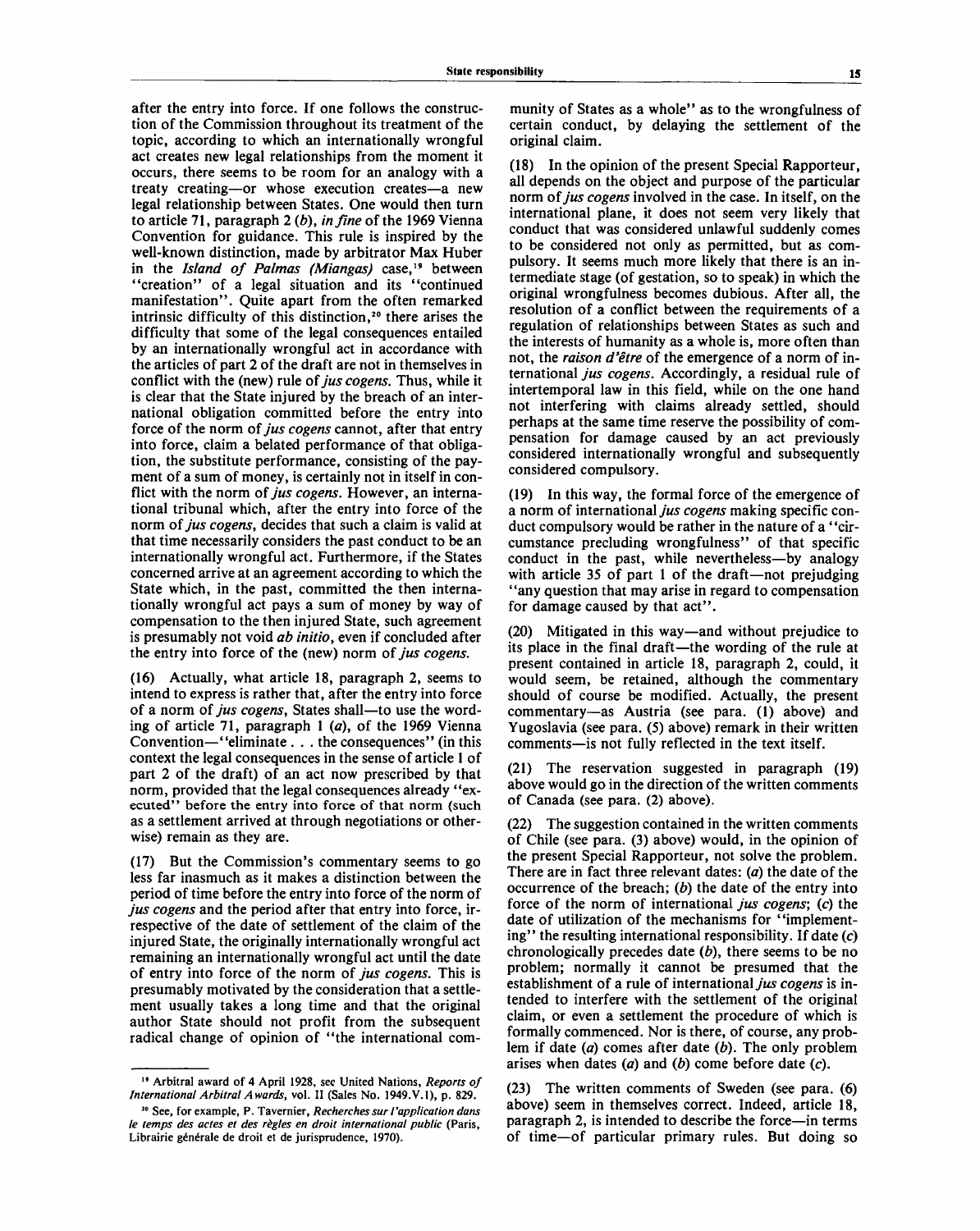seems inevitable in the context of the draft articles on State responsibility. The concept of international *jus cogens* having been accepted, one cannot ignore its impact on the rules of State responsibility. As a matter of fact, the Commission has recognized the special position of *jus cogens* in various other contexts of State responsibility.

(24) The written comments of Mali (see para. (7) above) are correct (cf. para. (14) above) and raise the question of the place to be given to article 18, paragraph 2, and its suggested mitigation (cf. para. (19) above) in the final set of draft articles. The present Special Rapporteur is fully convinced of the close relationship between article 18, paragraphs 1, 3, 4 and 5, and articles 24 to 26 of the draft. The force of the obligation and the legal determination of the moment and duration of its breach are certainly two sides of the same coin. This might lead the Commission finally to put the all-important article 19 immediately after article 17 and to put article 18, paragraph 2, and its suggested mitigation, as dealing with a special aspect of the intertemporal problem, immediately after article 26.

(25) The doubts expressed by Sweden (see para. (8) above) relate to paragraphs 4 and 5 of article 18 only; apparently, no such doubts are raised by paragraphs 1 and 3. In the opinion of the present Special Rapporteur, paragraphs 1, 3, 4 and 5 of article 18 should be read in conjunction with articles 24 to 26, which in turn are linked with articles 20, 21 and 23, inasmuch as they introduce a typology of obligations and of the corresponding acts of the State. It is therefore proposed to deal with the written comments on all these provisions at the same time.

### *Article 20. Breach of an international obligation requiring the adoption of a particular course of conduct*

**There is a breach by a State of an international obligation requiring it to adopt a particular course of conduct when the conduct of that State is not in conformity with that required of it by that obligation.**

### *Article 21. Breach of an international obligation requiring the achievement of a specified result*

**1. There is a breach by a State of an international obligation requiring it to achieve, by means of its own choice, a specified result if, by the conduct adopted, the State does not achieve the result required of it by that obligation.**

**2. When the conduct of the State has created a situation not in conformity with the result required of it by an international obligation, but the obligation allows that this or an equivalent result may nevertheless be achieved by subsequent conduct of the State, there is a breach of the obligation only if the State also fails by its subsequent conduct to achieve the result required of it by that obligation.**

### *Article 23. Breach of an international obligation to prevent a given event*

**When the result required of a State by an international obligation is the prevention, by means of its own choice, of the occurrence of a given event, there is a breach of that obligation only if, by the conduct adopted, the State does not achieve that result.**

### *Article 24. Moment and duration of the breach of an international obligation by an act of the State not extending in time*

**The breach of an international obligation by an act of the State not extending in time occurs at the moment when that act is performed. The time of commission of the breach does not extend beyond that moment, even if the effects of the act of the State continue subsequently.**

### *Article 25. Moment and duration of the breach of an international obligation by an act of the State extending in time*

**1. The breach of an international obligation by an act of the State having a continuing character occurs at the moment when that act begins. Nevertheless, the time of commission of the breach extends over the entire period during which the act continues and remains not in conformity with the international obligation.**

**2. The breach of an international obligation by an act of the State, composed of a series of actions or omissions in respect of separate cases, occurs at the moment when that action or omission of the series is accomplished which establishes the existence of the composite act. Nevertheless, the time of commission of the breach extends over the entire period from the first of the actions or omissions constituting the composite act not in conformity with the international obligation and so long as such actions or omissions are repeated.**

**3. The breach of an international obligation by a complex act of the State, consisting of a succession of actions or omissions by the same or different organs of the State in respect of the same case, occurs at the moment when the last constituent element of that complex act is accomplished. Nevertheless, the time of commission of the breach extends over the entire period between the action or omission which initiated the breach and that which completed it.**

## *Article 26. Moment and duration of the breach of an international obligation to prevent a given event*

**The breach of an international obligation requiring a State to prevent a given event occurs when the event begins. Nevertheless, the time of commission of the breach extends over the entire period during which the event continues.**

(1) Canada considers that articles 20, 21 and 23 should be reviewed "to ensure that the distinction they outline is necessary and practical".

(2) The Federal Republic of Germany considers articles 20 to 26 "very abstract and theoretical" and, in particular, considers it necessary "to clarify the relationship" between articles 20 and 23.

(3) Austria, in respect of article 23, notes the absence from the text of the article of the qualifying phrases which appear in the commentary.

(4) The Netherlands is of the opinion that the difference between the rules stated in article 21, paragraph 1, and article 23 is "too slight to justify separate treatment".

(5) Mali considers the present wording of article 23 "too categorical" and is of the opinion that the relationship between this article and paragraph 1 of article 21 must be defined.

(6) With regard to articles 24, 25 and 26, Canada wonders "whether there is a need for the detail and complexity of these three rules".

(7) In the opinion of the present Special Rapporteur, there were two main reasons for the Commission to embark upon a typology of obligations and of breaches thereof. One reason is connected with article 22, on the exhaustion of local remedies, and will be dealt with under that heading. The other reason is the *time factor* (moment and duration) and its legal relevance for a number of questions arising in the context of parts 2 and 3 of the draft articles. The latter reason is underlined in the commentary (para. (5)) to article 24.<sup>21</sup> The time factor is, of course, also relevant in connection with the time limits of the force of the rule of interna-

**<sup>21</sup>**  *Yearbook . . . 1978,* **vol. II (Part Two), pp. 86-87.**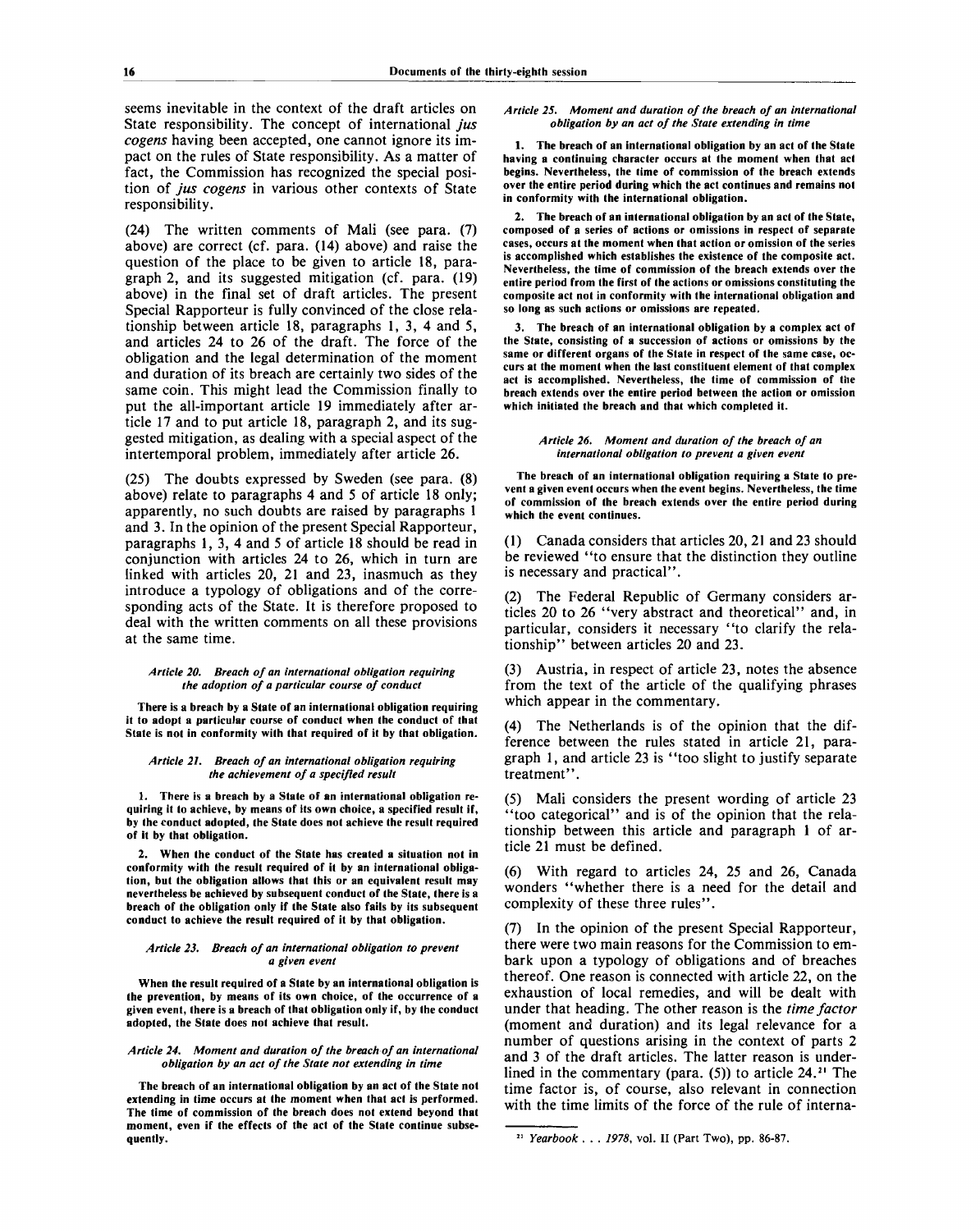tional law imposing the obligation breached (see article 18).

(8) It should be recalled that articles 3 *(b)* and 16 put the objective element of an internationally wrongful act in terms of the "breach of an international obligation of the State". Obviously, what is required of a State by an international obligation is a matter of (interpretation of) the primary rule. One can distinguish various types of requirements, but the relevance of such distinctions for the various questions indicated in the preceding paragraph needs to be tested for each of those questions. Thus, as already remarked in the context of article 18, paragraph 2, the force of a rule of international law is not necessarily limited to acts or facts which took place, or to situations which began and ceased to exist, within the time period between the entry into force and the termination of that rule.

(9) The Commission has distinguished between three types of requirements (adoption of a particular course of conduct; achievement of a specified result; prevention of the occurrence of a given event) and between four types of acts of the State (an act not extending in time; an act having a continuing character; a composite act; a complex act). Actually, in so far as concerns the articles of part 1 of the draft adopted on first reading and the articles of parts 2 and 3 adopted on first reading or proposed, the legal relevance of these distinctions is rather limited.

(10) On the other hand, there is bound to exist a large variety of obligations under international law. In particular, the obligations of conduct imposed by a rule of international law are normally explicitly or implicitly linked to the protection of particular interests of another subject of international law, possibly through the "object and purpose" of the rule.<sup>22</sup> The particularity of the course of conduct, as well as the specificity of the result required, often do not have a character of their own. Hence, for example, the objections raised against the wording of article 23 (see paras. (3) and (5) above).

(11) Furthermore, as to the four types of acts of the State, it should be recognized that, in reality, there is no such thing as "an act not extending in time". Certainly there may exist legal obligations which can be fulfilled, or violated, only by a series of acts or omissions situated at different points in time, in order to constitute a particular course of conduct or to achieve cumulatively a specified result. On the other hand, there certainly may exist *per se* obligations for which the effects (being the result) of conduct not in conformity with their requirements are irrelevant. Whether or not, in such cases, acts or omissions, or final results, situated in time beyond the period of force of the obligation should be taken into account in assessing the existence or nonexistence of a breach of the obligation is a difficult question; this question, it is submitted, does not necessarily have to receive the same answer in respect of all the legal consequences of a breach (cf. para. (7) above and para. (14) below).

(12) In this respect, article 18, paragraphs 1, 3, 4 and 5, dealing with "acts", seem to be not quite in conformity with articles 24 to 26, dealing with "breaches". While the former set of provisions seems to permit the taking into account only of facts situated within the period of time during which the obligation was in force for the State concerned, the latter set of provisions is construed differently and assigns a moment of beginning and a moment of completion to the breach. In the case of article 24, these two moments are supposed to coincide (indeed, in the examples given—death, destruction—the act, legally speaking, is the result); in the case of article 25, paragraph 1, only the moment of the first act is relevant, although the duration of the breach cannot exceed the period of force of the obligation ("and remains not in conformity with the international obligation"); in the case of article 25, paragraph 2, only the moment of "completion" is relevant, although the duration of the breach extends backwards to the point in time of the first act or omission (irrespective of the moment of entry into force of the obligation?); in the case of article 25, paragraph 3, the same solution applies as in the case of article 25, paragraph 2. Finally, in the case of article 26, the result required being the absence of a given event, only the first moment of the event is relevant, although the duration of the breach extends forward (again, irrespective of the moment of termination of the force of the obligation?) to the moment of

(13) In the opinion of the present Special Rapporteur, the treatment of *(a)* the force of the obligation (art. 18), *(b)* the content of the obligation (arts. 20, 21 and 23), (c) the moment and duration of the breach (arts. 24, 25 and 26) and *(d)* the legal consequences of the breach (para. (5) of the commentary to article 24) as separate groups of legal questions (both separate as groups and unified within each group) fails to take into account the interrelationship between those phases in the total process of the law and, consequently, is bound to create confusion and artificialities in its application, even if the residual character of the provisions is admitted (as, for example, in article 28 of the 1969 Vienna Convention). This may account for the—admittedly rather vague—misgivings expressed in the written comments of Governments. Incidentally, in the literature on the topic, the misgivings are much more substantiated.<sup>23</sup>

termination of the event.

(14) An example may illustrate the above. A first question relates to the meaning of the words "moment" and "duration" of a breach. At first sight, one might be inclined to think that "duration" is a continuous sequence of moments, in particular when those words are coupled with such terms as "begins", "continues", "accomplished", "initiated" and "completed", and together related to what is called "time of commission" (arts. 24, 25 and 26). The necessary consequence of this

<sup>&</sup>lt;sup>23</sup> See, for example, J. Combacau, "Obligations de résultat et obligations de comportement: quelques questions et pas de réponse' *Melanges offerts a Paul Reuter* (Paris, Pedone, 1981), p. 181; J. Combacau and D. Alland, " 'Primary' and 'secondary' rules in the law of State responsibility: categorizing international obligations" *Netherlands Yearbook of International Law, 1985* (The Hague), vol. XVI, p. 81; and J. **J.** A. Salmon, "Le fait etatique complexe: une notion contestable", *Annuaire frangais de droit international, 1982* (Paris), vol. XXVIII, p. 709.

<sup>&</sup>lt;sup>22</sup> See, for example, article 31 of the 1969 Vienna Convention.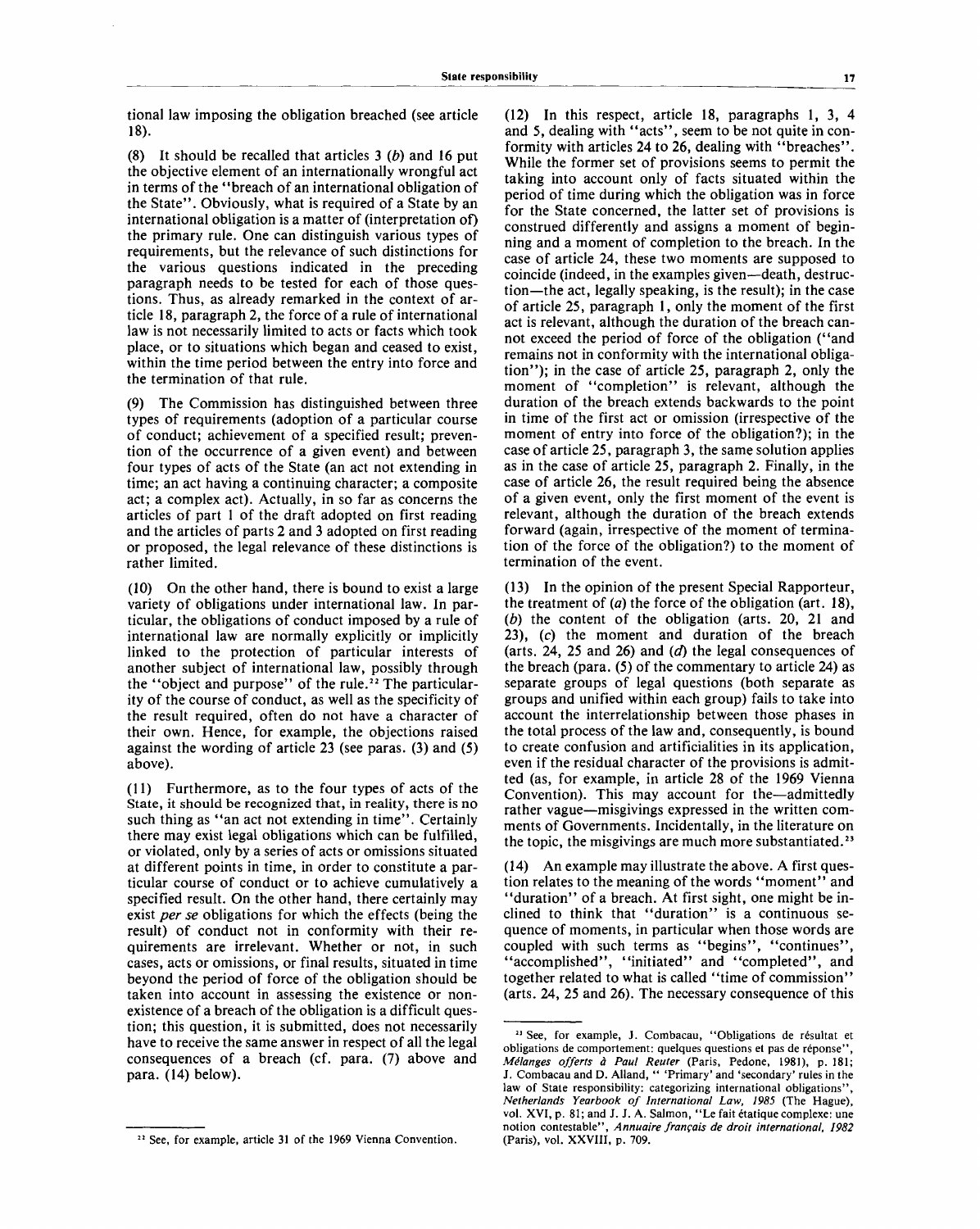view would be that any moment falling within the time of commission would be a moment at which the breach occurs. This conclusion is, however, incompatible with the differentiation made in articles 24 to 26. Apparently, then, the moment and the duration of a breach are not in a relationship of equivalence. Indeed, "moment" seems rather to refer to the period of time during which the obligation is in force, while "duration" seems relevant rather for one of the legal consequences of a breach, namely, in the words of the commentary (para.  $(5)$ ) to article  $24$ :<sup>24</sup> "the determination of the extent of the injury caused by a given internationally wrongful act and, consequently, of the amount of reparation owed by the State that has committed the act in question". But under article 24, an act of a State "not extending in time" has no duration at all; nevertheless, the effects of such act are clearly relevant for the determination of the amount of reparation, and such effects have to be evaluated *inter alia* in terms of the duration of the interest permanently affected by the breach. On the other hand, as is stated in the same paragraph of the commentary to article 24: "The determination of the moment and duration of the breach of an international obligation will always affect the determination of the *moment\** from which the period of prescription will begin to run . . ." But which moment is that: the first or the last moment of the (extended) "time of commission", or somewhere in between? And, to take still another phase in the total process of the law as set out in the same paragraph, the moment and duration of a breach may be decisive with regard to:

. . . the determination of the existence or non-existence of the competence of an international tribunal to deal with a dispute arising out of the breach by a State of an international obligation where the agreement concluded by the parties to the dispute includes a clause limiting the jurisdiction of the tribunal established under or mentioned in the agreement to disputes concerning "acts" or "situations" subsequent to a specific date, provided that the parties in question have not expressly laid down special criteria for the interpretation of that clause. . . .

Incidentally, the last words quoted underline the residual character of the articles dealt with here. In any case, the Commission, in the commentary (para. (10)) to article 24,<sup>23</sup> considers the analysis of the *Phosphates in Morocco* case<sup>26</sup> particularly instructive for the distinction between an ' 'instantaneous act producting continuing effects" and a "continuing act" of a lasting nature. But this case turns on the interpretation of the words "with regard to situations or facts subsequent to such ratification" in the relevant instrument. Furthermore, within the context of the application of the European Convention on Human Rights, the tendency—referred to in the commentary (para.  $(21)$ ) to article  $18^{27}$ —has been rather to accept the competence of the relevant (quasi-) judicial body even if the government act, curtailing or taking away in respect of a particular private person one of his (otherwise continuing) fundamental freedoms, dated from before the Convention entered into force in respect of the State(s) involved in the

dispute. No doubt the object and purpose of the system instituted by that Convention are germane to this tendency.

(15) In view of the foregoing observations, the present Special Rapporteur is of the opinion that the Commission should reconsider whether the *time factor* should be addressed at all in the draft articles on State responsibility. No doubt the problem as such exists and has to be solved in practice. The question is only whether it is feasible to elaborate sufficiently clear and unambiguous rules for the solution of the problem. The present Special Rapporteur is doubtful about this. Actually, in the domestic legal systems of several countries, jurisprudence has shown that general legislative provisions in this field seldom yield easily applicable guidelines which do justice to the wide variety of norms and situations. This is not surprising: as remarked by the famous Argentine writer Jorge Luis Borges, time is an indocile subject.

(16) Any legal norm, legal relationship, legal status or legal obligation has its limits in time: it enters into force and it terminates. This does not mean that facts occurring beyond those limits in time are *a priori* irrelevant for the content of that norm, relationship, status or obligation. But the extent to which, and the manner in which,<sup>28</sup> they are relevant is a matter of choice to be made by those who establish the norm, relationship, status or obligation. Often such a choice is not made, or is left more or less ambiguous. But such rules—or rather metarules—are inevitably more abstract and more given to the use of fiction than the choice made by those who establish the actual norm, relationship, status or obligation. Such metarules tend to become either too revolutionary or too conservative. This is particularly true for modern international law, because of its characteristic of trying to reconcile the coexistence of sovereign States and the dictates of humanity.

### *Article 22. Exhaustion of local remedies*

**When the conduct of a State has created a situation not in conformity with the result required of it by an international obligation concerning the treatment to be accorded to aliens, whether natural or juridical persons, but the obligation allows that this or an equivalent result may nevertheless be achieved by subsequent conduct of the State, there is a breach of the obligation only if the aliens concerned have exhausted the effective local remedies available to them without obtaining the treatment called for by the obligation or, where that is not possible, an equivalent treatment.**

(1) Austria considers it "advisable not to limit the application of article 22 to the obligations mentioned in article 21, but to include obligations demanding the adoption of a particular course of conduct in the introductory sentence of article 22".

(2) Canada considers that article 22 should be reformulated to take into account the exception to the rule of the exhaustion of local remedies for cases of "injury to foreign individuals or to their property that has been caused outside the territory of the State concerned".

(3) Mali is of the opinion that article 22 "should reflect the fact that the breach of an obligation may occur when the local remedies process drags on indefinitely".

*<sup>14</sup>* See footnote 21 above.

<sup>25</sup>  *Yearbook . . . 1978,* vol. II (Part Two), pp. 88-89.

<sup>&</sup>lt;sup>24</sup> Judgment of the PCIJ of 14 June 1938, *P.C.I.J., Series A/B*, *No. 74,* **p. 10.**

<sup>&</sup>quot; *Yearbook . . . 1976,* vol. II (Part Two), p. 93, footnote 436.

Cf. commentary to article 18, *ibid.,* pp. 92-93, footnote 433.